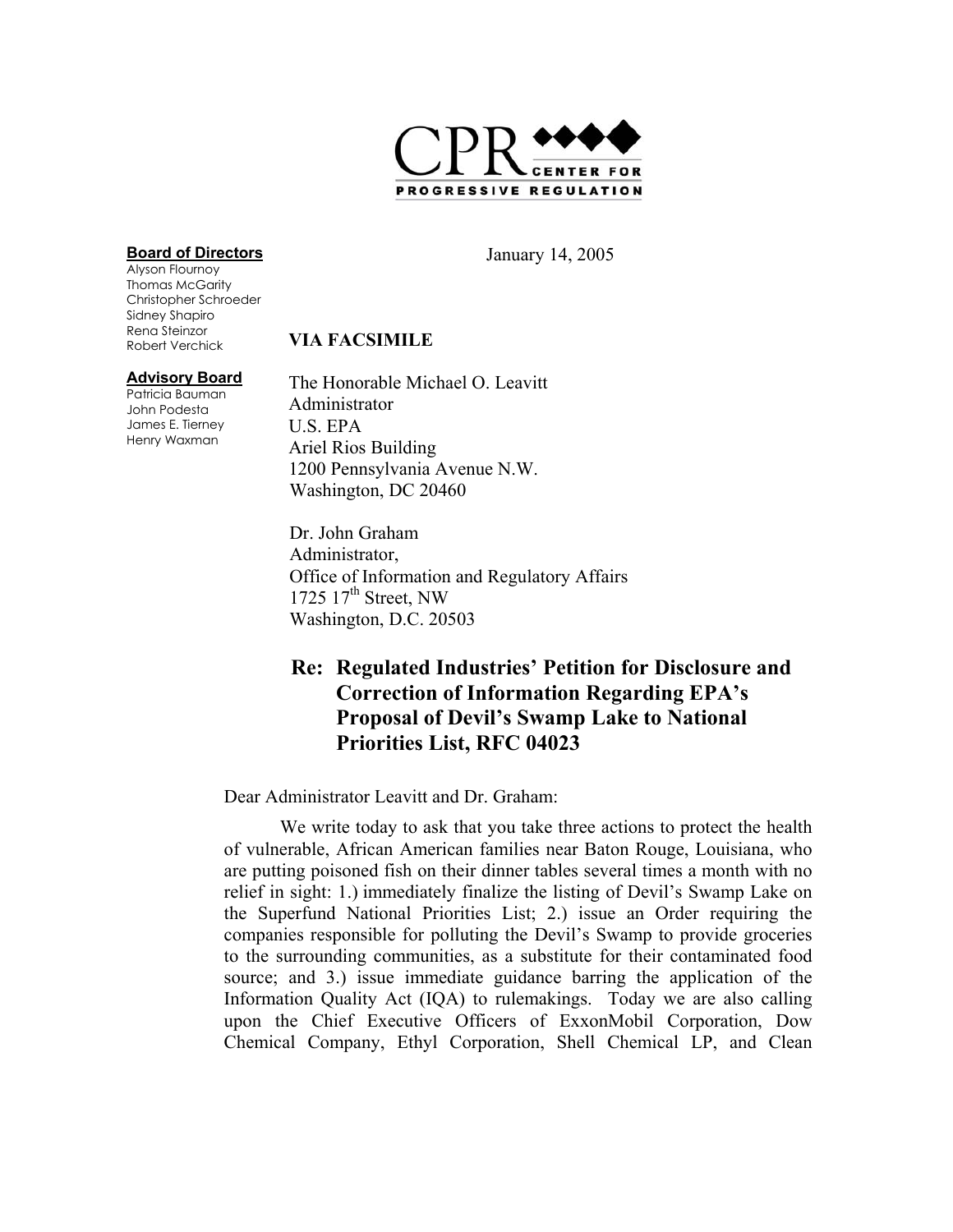Harbors Environmental Services, Inc. to voluntarily provide groceries to the residents of communities surrounding Devil's Swamp Lake as a humanitarian gesture pending the full cleanup of the pollutants currently contaminating the watershed, for which they are responsible.

Years of industrial activities in the area surrounding Devil's Swamp Lake in East Baton Rouge, Louisiana have left the lake heavily polluted with hexachlorobutadiene (HCBD), hexachlorobenzene (HCB), polychlorinated biphenyls (PCBs), lead, mercury and arsenic.<sup>1</sup> Tissue samples of fish taken almost twenty years ago by the Louisiana Department of Environmental Quality (LDEQ) and the Louisiana Department of Health and Hospitals (LDHH) revealed that levels of HCBD and HCB exceeded the guidelines of both departments.<sup>2</sup> In fact, HCBD and HCB levels exceed the levels the government says is safe by sixty (60) to ninety (90) times.<sup>3</sup> Bioaccumulation of PCBs was also detected in fish samples almost two decades ago.<sup>4</sup>

Last March, in a long-overdue attempt to start the clean up of PCBs in Devil's Swamp Lake (which lies within Devil's Swamp), the Environmental Protection Agency (EPA) proposed to add the lake to the Superfund National Priorities List (NPL). Although specifically excluded as responsible parties under the proposed listing of Devil's Swamp Lake, NPC Services, Inc. (NPC) and its member companies again elected to pull out all the stops to oppose the listing – not only by submitting comments but also by filing a baseless substantive attack on the listing cloaked as an IQA "Petition for Disclosure and Correction of Information." NPC is a non-profit corporation formed by Exxon Corporation, Exxon Chemical Corporation, USS Chemical Company, Copolymer Rubber & Chemical Corporation, Dow Chemical Company, Ethyl Corporation, Shell Chemical Company, American Hoechst Corporation, Allied Chemical Corporation, Rubicon Chemical Company, and Petro Processors of Louisiana Inc. to clean up, among other things, the HCB and HCBD they generated from the nearby Petro Processors Superfund site. Nearly a decade ago, NPC fought attempts to add Devil's Swamp Lake to the National Priorities List (NPL).

<sup>&</sup>lt;sup>1</sup> Louisiana Department of Environmental Quality (LDEQ) and Department of Health and Hospitals, Office of Public Health (LOPH), *Louisiana Health/Fish Consumption Advisories (Other Chemical Contaminants)*, *Louisiana Health/Fish Consumption Advisories (Other Chemical Contaminants)*, available at: <http://www.oph.dhh.state.la.us/environmentalepidemiology/healthfish/docs/other%20chemical%20Adviso ries%20Complete%20List.pdf> (site visited 01/13/2005).

 $2$  Louisiana Department of Health and Hospitals Under Cooperative Agreement With Agency for Toxic Substances and Disease Registry (ATSDR), *Public Health Assessment, Petro-Processors of Louisiana, Incorporated, Baton Rouge, East Baton Rouge Parish, Louisiana*, Environmental Contamination and Other Hazards, § B. Off-Site Contamination, Brooklawn Area, Fish, available at <http://www.atsdr.cdc.gov/ HAC/PHA/petro/pet\_p2.html> (site visited 01/12/2005).

<sup>&</sup>lt;sup>3</sup> *Id.* (stating that HCB concentration in fish fillets ranged from 0.02-5.4 ppm and HCBD from 0.014-3.6 ppm, and identifying 0.06 ppm as comparison value (LA health guideline)).

<sup>4</sup> EPA, *HRS Documentation Record*, *supra*, n. 3, p. 32.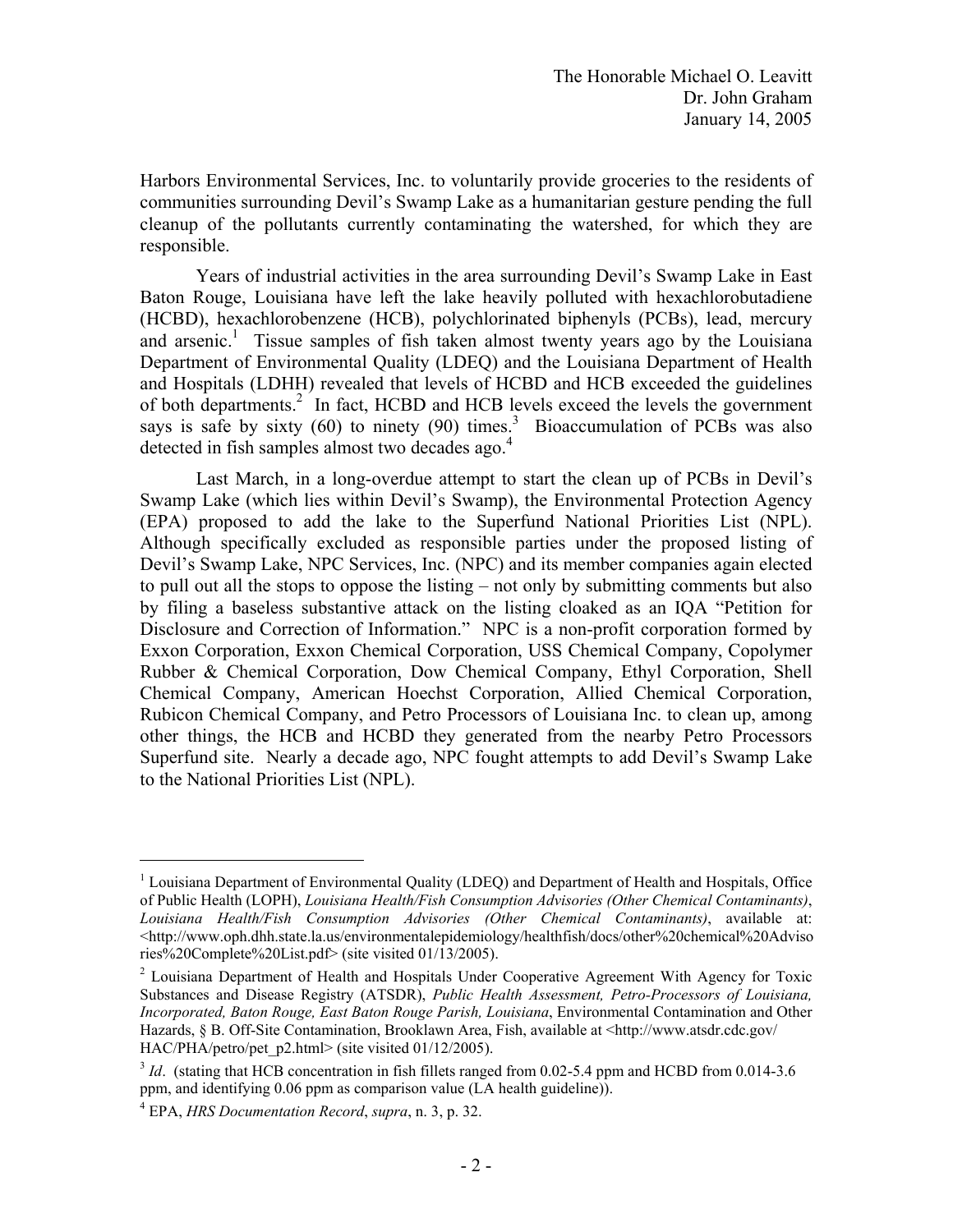The Honorable Michael O. Leavitt Dr. John Graham January 14, 2005

On December 16, 2004, EPA responded to NPC's IQA petition.<sup>5</sup> We are relieved that EPA did not retract the proposed listing as requested by NPC. But EPA's response, which states only that the issues raised in NPC's IQA petition will be considered as an addendum to its comments on the proposed listing, does nothing to protect the vulnerable communities forced to continue eating fish contaminated by the activities of, among others, NPC's member companies. Moreover, since it has been eight months since the close of the comment period on the proposed listing, EPA's decision to treat NPC's request as additional comments in effect reopens the comment period. While we think that now is the time for action, not additional comment, we write to respond to NPC's allegations, none of which have merit, as we explain below.

More than ten years has passed since EPA first tried to list Devil's Swamp Lake, but EPA and NPC act as though there were no cost associated with delaying cleanup of the lake—as if time were not of the essence—people living around Devil's Swamp Lake face serious health risks on a daily basis, as they have now for decades. As detailed in this letter, HCB, HCBD and PCBs all cause significant adverse health effects. The fish consumption advisory currently posted is a woefully inadequate remedy to the problem because the low incomes of persons in this area force them to eat substantial amounts of fish from the lake in order to have enough food. The household income in the Council District surrounding Devil's Swamp Lake is 73 percent of the median household income for the state of Louisiana, and a mere 59 percent of the median household income for the nation. Moreover, the health risks associated with eating fish contaminated with HCB, HCBD and PCBs are borne disproportionately by communities that are not only lowincome, but also predominantly African-American.

programs, policies, and activities on minority populations and low-income populations.<sup>6</sup> As you are aware, Executive Order 12,898, which was issued by President Clinton and is still in effect, directs all federal agencies to identify and address disproportionately high and adverse human health or environmental effects of their In August 2001, then EPA Administrator Christine Todd Whitman reaffirmed the Agency's commitment to environmental justice, stating that:

Environmental statutes provide many opportunities to address environmental risks and hazards in minority communities and/or lowincome communities. Application of these existing statutory provisions is an important part of this Agency's effort to prevent those communities from being subject to disproportionately high and adverse impacts, and environmental effects.<sup>7</sup>

<sup>&</sup>lt;sup>5</sup> Letter from Michael B. Cook, Director, Office of Superfund Remediation and Technology Innovation, USEPA, to Reed Rubinstein, Esq., Counsel for NPC Services, Inc. (December 16, 2004), available at:

<sup>&</sup>lt;sup>6</sup> Federal Actions To Address Environmental Justice in Minority Populations and Low-Income Populations, Exec. Order 12,898, § 1-101, 59 Fed. Reg. 7,629 (1994).

<sup>&</sup>lt;sup>7</sup> Memorandum from Administrator Christine Todd Whitman, USEPA to EPA Assistant Administrators, General Counsel, Inspector General, Chief Financial Officer, Associate Administrators, Regional Administrators and Office Directors, p. 2 (August 9, 2001), available at: <http://www.epa.gov/oswer/ej/pdf/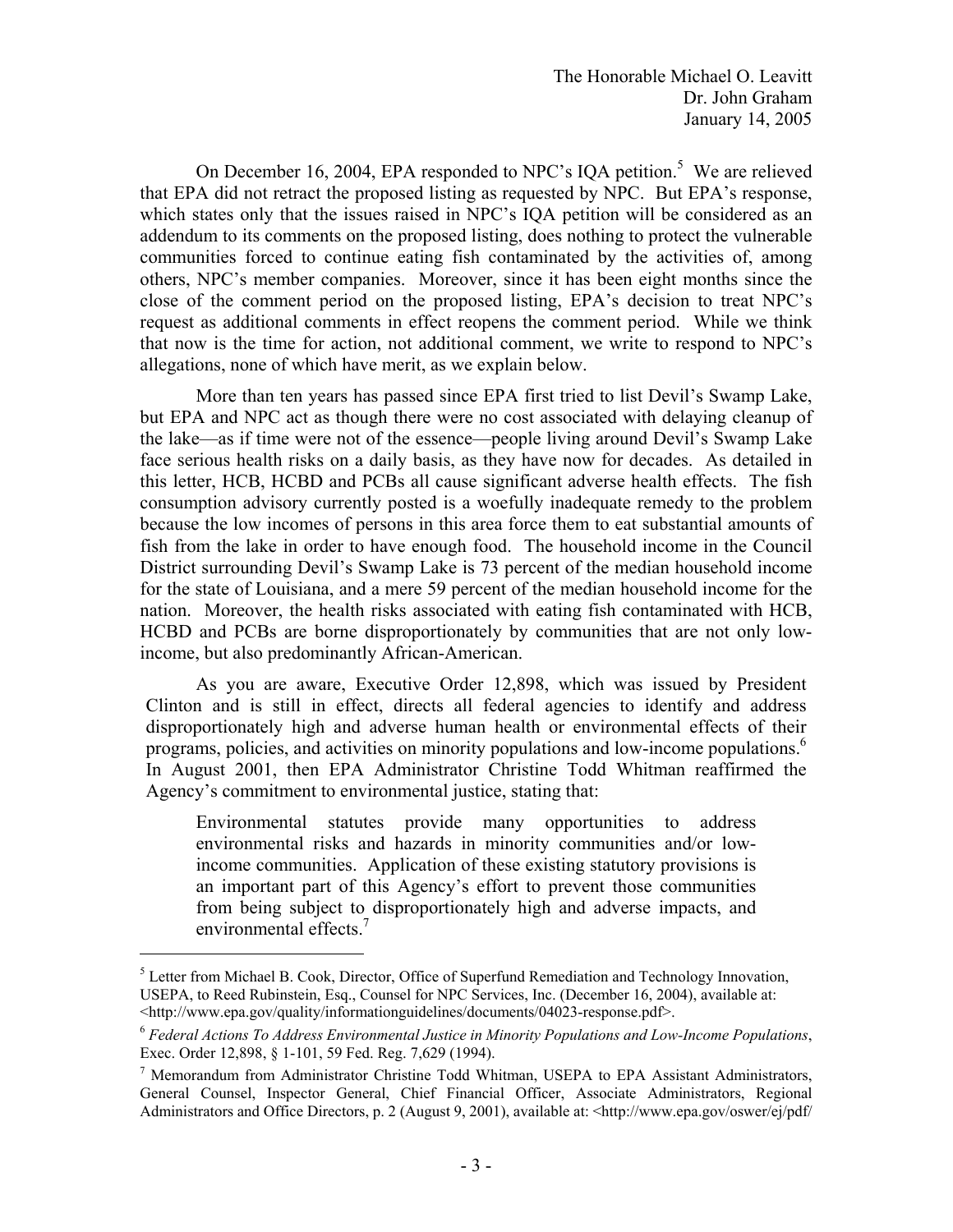Indeed the Comprehensive Environmental Response, Compensation and Liability Act (CERCLA) provides EPA with the opportunity to address the significant environmental risks and hazards posed to the communities living in the Devil's Swamp Lake area. Finalizing the site's listing on the NPL is an absolutely necessary step in getting the cleanup process started. Accordingly, we call on EPA to live up to its commitment to environmental justice and finalize Devil's Swamp Lake's status as an NPL site immediately.

Moreover, we call upon EPA to issue an Order requiring NPC's member companies, as well as Clean Harbors Baton Rouge, LLC to provide groceries for the populations living near Devil's Swamp Lake pending cleanup of the lake that provides their current source of food. Rather than focusing on cleaning up the HCB and HCBD in Devil's Swamp, NPC has chosen to focus its energies on obstructing efforts to list the site. Accordingly, its member companies, as well as the party identified by EPA as being responsible for the PCB contamination (Clean Harbors Baton Rouge, LLC) should be required to act immediately to protect the area's residents from the hazards their industrial processes have wrought. EPA possesses such power pursuant to CERCLA Section 104, which authorizes  $EPA^8$  to provide for "remedial action" to protect the public health, welfare and the environment whenever a hazardous substance is released into the environment.<sup>9</sup> "Remedial action," in turn, is specifically defined to include, among other things, "provision of alternative water supplies."<sup>10</sup> Since the pathway of human exposure in Devil's Swamp Lake is the food chain rather than drinking water, requiring the parties responsible for its contamination to provide substitute groceries is both appropriate and authorized by law.

Finally, we call upon Dr. Graham and the Office of Management and Budget (OMB) to issue immediate guidance barring application of the IQA to rulemakings. NPC's petition, and EPA's response, do nothing to advance the "quality of information disseminated by federal agencies," but ensure only that the objections of a conglomeration of corporate giants, submitted months after the close of the comment

ejmemo.pdf> (site visited 01/13/2004).

<sup>&</sup>lt;sup>8</sup> Technically, Congress delegated authority under CERCLA to the President, who has subdelegated the authority to EPA. *See Mead Corp*. *v*. *Browner*, 100 F.3d 152, 153 n. 1 (D.C. Cir. 1996) (citing Exec. Order No. 12,316, 46 Fed. Reg. 42,237 (1981); Exec. Order No. 12,580, 52 Fed. Reg. 2923 (1987)).

<sup>&</sup>lt;sup>9</sup> 42 U.S.C. § 9604(a)(1), CERCLA § 104(a)(1). PCBs are present in sediment samples from the Devil's Swamp watershed at a level that meets the criteria for an observed release. EPA, *HRS Documentation Record, supra, n.* 3 at 50.<br><sup>10</sup> 42 U.S.C. § 9601(24), CERCLA § 101(24). The list of remedial actions contained in the definition is

illustrative rather than exhaustive, the statute specifically states that:

 substantial danger to present or future public health or welfare or the environment. The the term "remedy" or "remedial action" means "those actions taken consistent with permanent remedy taken instead of or in addition to removal actions in the event of a release or threatened release of a hazardous substance into the environment, to prevent or minimize the release of hazardous substances so that they do not migrate to cause term *includes* but is *not limited to* . . . provision of alternative water supplies . . . .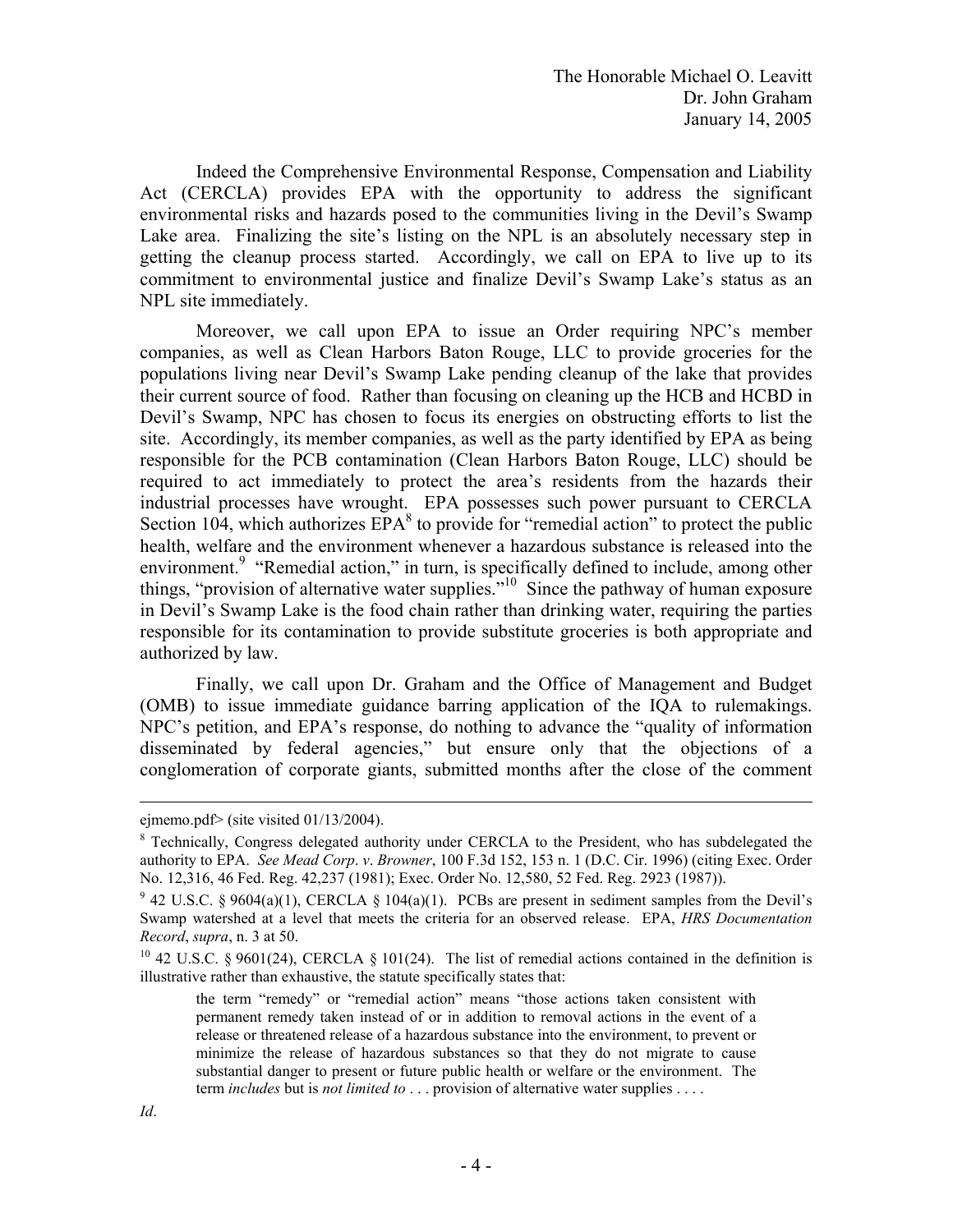period on the listing proposal, will further delay initiation of badly overdue cleanup of Devil's Swamp Lake. Thus the IQA petition prejudices poor, minority communities already subjected to decades of health risks. In short, NPC's petition is but another attempt by industry to use the IQA to stall long overdue regulatory action. Congress never intended that the IQA apply to rulemaking, $^{11}$  and NPC's petition indicates why Congress's judgment was entirely correct. Indeed, the Petition provides further evidence in the case for repeal of the IQA. To avoid further threats to the health of these vulnerable communities, we hope you will give these requests your immediate attention.

## **Overview**

Congress set forth a broad strategy for dealing with inactive hazardous waste sites such as Devil's Swamp Lake in CERCLA.<sup>12</sup> The statute provides EPA the authority to either compel responsible parties to clean up contaminated sites, $^{13}$  or to perform cleanup itself using funds from the Hazardous Substances Superfund Trust Fund ("Superfund"),<sup>14</sup> which costs it may later recover from parties responsible for the contamination.<sup>15</sup> To ensure EPA's response to the sites most urgently in need of cleanup, CERCLA requires the agency to compile the NPL, a list of sites where there have been known or threatened releases of hazardous substances.<sup>16</sup> EPA decides which sites are placed on the NPL based on the site's score according to the Hazard Ranking System (HRS) a complex, multi-factor formula.<sup>17</sup> EPA proposes sites receiving a score of 28.5 or higher to the NPL by informal notice and comment rulemaking.<sup>18</sup>

Using the HRS, EPA assigned Devil's Swamp Lake a score of 50, in large measure because it has poisoned the human food chain by contaminating fish in the area.<sup>19</sup> In accordance with established rulemaking procedures, NPC submitted comments in opposition to the proposed listing. However, rather than wait for EPA's decision, NPC threw up a preemptive procedural obstacle not available last time EPA sought to list Devil's Swamp Lake: an IQA challenge. The Petition does not assert that any

<sup>&</sup>lt;sup>11</sup> See Sidney A. Shapiro, *The Information Quality Act and Environmental Protection: The Perils of Reform By Appropriations Rider*, 28 WM. & MARY ENV. & POLICY REV. 339, 363-67 (2004) (documenting Congress' intent not to apply the IQA to rulemaking).

<sup>12</sup> Pub.L. No. 96-510, 94 Stat. 2767 (codified in pertinent part at 42 U.S.C. § 9601 et seq.), *amended by*  Superfund Amendments and Reauthorization Act of 1986, Pub. L. No. 99-499, 100 Stat. 1613.

 $13$  42 U.S.C. § 9606(a).

<sup>14 42</sup> U.S.C. § 9611.

 $15$  42 U.S.C. § 9607(a).

<sup>&</sup>lt;sup>16</sup> City of Stoughton, Wisconsin v. *EPA*, 858 F.2d 747, 750 (D.C. Cir. 1988).<br><sup>17</sup> *Board of Regents of the Univ. of Washington v. <i>EPA*, 86 F.3d 1214, 1217 (D.C. Cir. 1996). The HRS methodology is set forth as Appendix A to the National Contingency Plan, 40 C.F.R. Pt. 300, App. A, and was revised in 1990. *See Hazard Ranking System, Final Rule,* 55 Fed. Reg. 51532 (Dec. 14, 1990). 18 *Tex Tin Corp*. *v*. *EPA*, 935 F.2d 1321, 1322 (D.C. Cir. 1991).

<sup>19</sup> EPA, *HRS Documentation Record for Devil's Swamp Lake* (LAD981155872), February 2004, p. 6, available at: <http://docket.epa.gov/edkpub/do/EDKStaffCollectionDetailView?objectId=0b0007d48023 eb15&docIndex=0>, document no. SFUND-2004-0004-019 (site visited 10/15/04).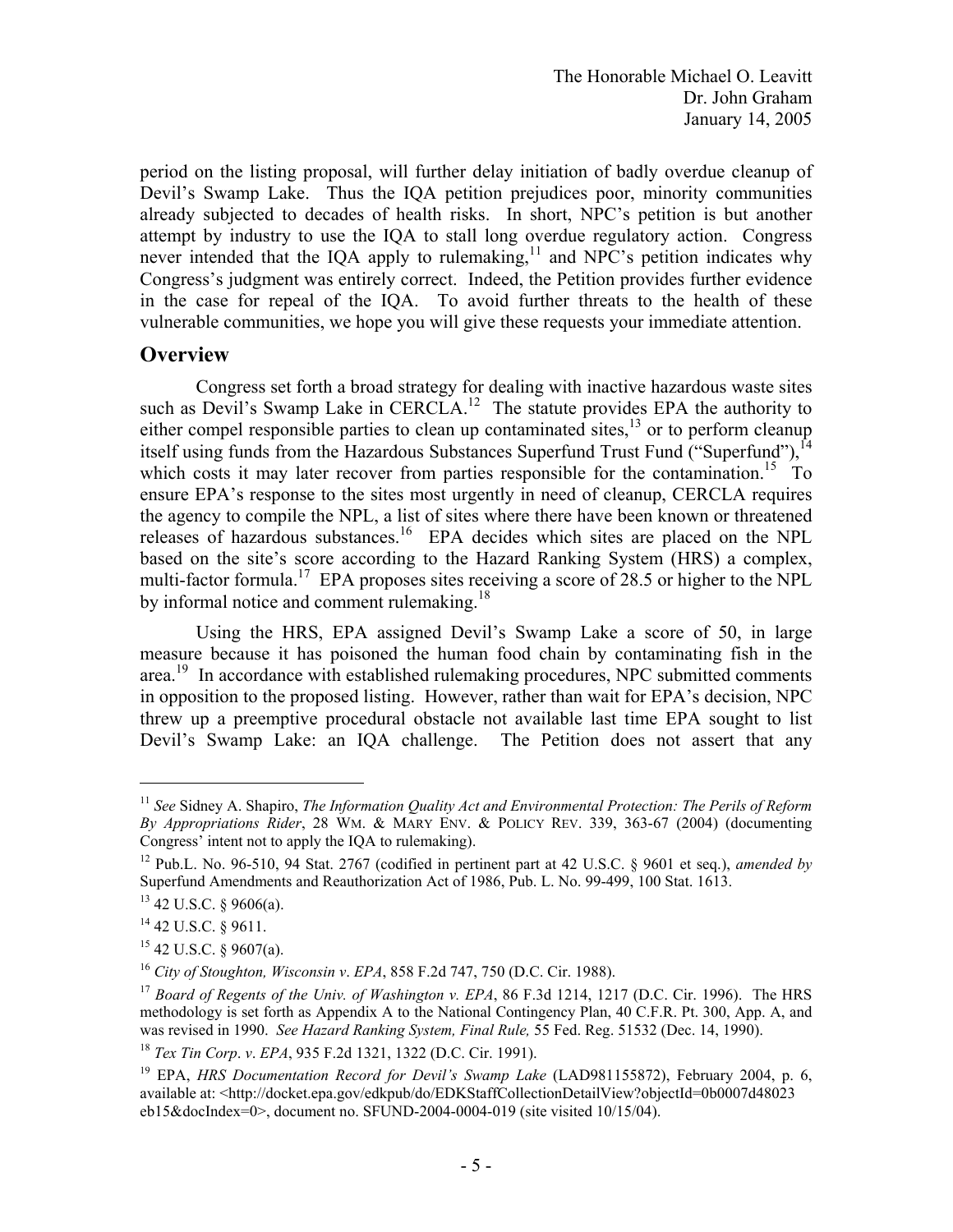information disseminated by EPA about Devil's Swamp Lake is flawed. Rather, it argues that because EPA calculated the site's HRS score on the basis of a Site Inspection (as required by applicable regulations), but did not rely on a more recent Risk Assessment (not required by applicable regulations), the Documentation Record fails to meet information quality requirements.

Further, perhaps in recognition of the fact that the very Risk Assessment that NPC contends should have been included would support – not undercut – EPA's proposed listing of Devil's Swamp Lake, NPC asserts that even that report would not comport with the IQA. Ultimately, the Petition does not seek correction of specific information as envisioned by the IQA, but instead requests that EPA: 1.) produce various "underlying data and methods" to NPC for evaluation; and 2.) retract the HRS Documentation Record and associated information pending various reviews that NPC asserts the agency should perform. The IQA does not provide either remedy. Accordingly, and because NPC's Petition is wrong on the law, wrong on the facts, and wrong in principle, EPA should have denied NPC's petition outright.

## **Public Health Implications**

### *Devil's Swamp Lake*

Lake, divides the surrounding swamp into northern and southern halves. $25$ Devil's Swamp covers a seven-square mile area on the east bank of the Mississippi River, north of Baton Rouge, Louisiana.<sup>20</sup> Prior to the 1950s, the area consisted of agricultural farms, pasture and timber land.<sup>21</sup> During the 1960s and 70s, numerous industrial facilities were constructed in the area<sup>22</sup> in accordance with applicable zoning, which allowed heavy industrial uses in close proximity to residential communities.23 In 1973, a crescent shaped area was excavated from the east-central portion of Devil's Swamp as a source of borrow material for levee construction around the Baton Rouge Harbor.<sup>24</sup> The remaining man-made lake, known as Devil's Swamp

Although the larger Devil's Swamp area contains two other hazardous waste disposal facilities that comprise the separate Petro Processors Superfund site,  $26$  a construction and demolition dump and multiple petrochemical plants,<sup>27</sup> EPA's March 2004 proposal of the Devil's Swamp Lake site identifies the commercial hazardous waste disposal facility formerly operated by Rollins Environmental Services (LA), Inc.

<sup>20</sup> EPA, *HRS Documentation Record for Devil's Swamp Lake*, *supra*, n. 3, p. 30.

 $^{21}$  *Id.* at 1.

<sup>22</sup>*Id*. 23 *See North Baton Rouge Environmental Assoc*. *v*. *Louisiana Dep*'*t of Environmental Quality*, 805 So.2d 255, 263 (La. App. 2001).

<sup>&</sup>lt;sup>24</sup> HRS Documentation Record, *supra*, n. 3 at 30.<br><sup>25</sup> *Id.* 26 *See MSOF Corp. v. Exxon Corp. et al.*, 295 F.3d 485, 488 (5<sup>th</sup> Cir. 2002).

<sup>&</sup>lt;sup>27</sup> Mike Dunne, *Alsen Residents Contesting Permit*, THE ADVOCATE (Baton Rouge, LA), April 25, 2000, p. 1-B.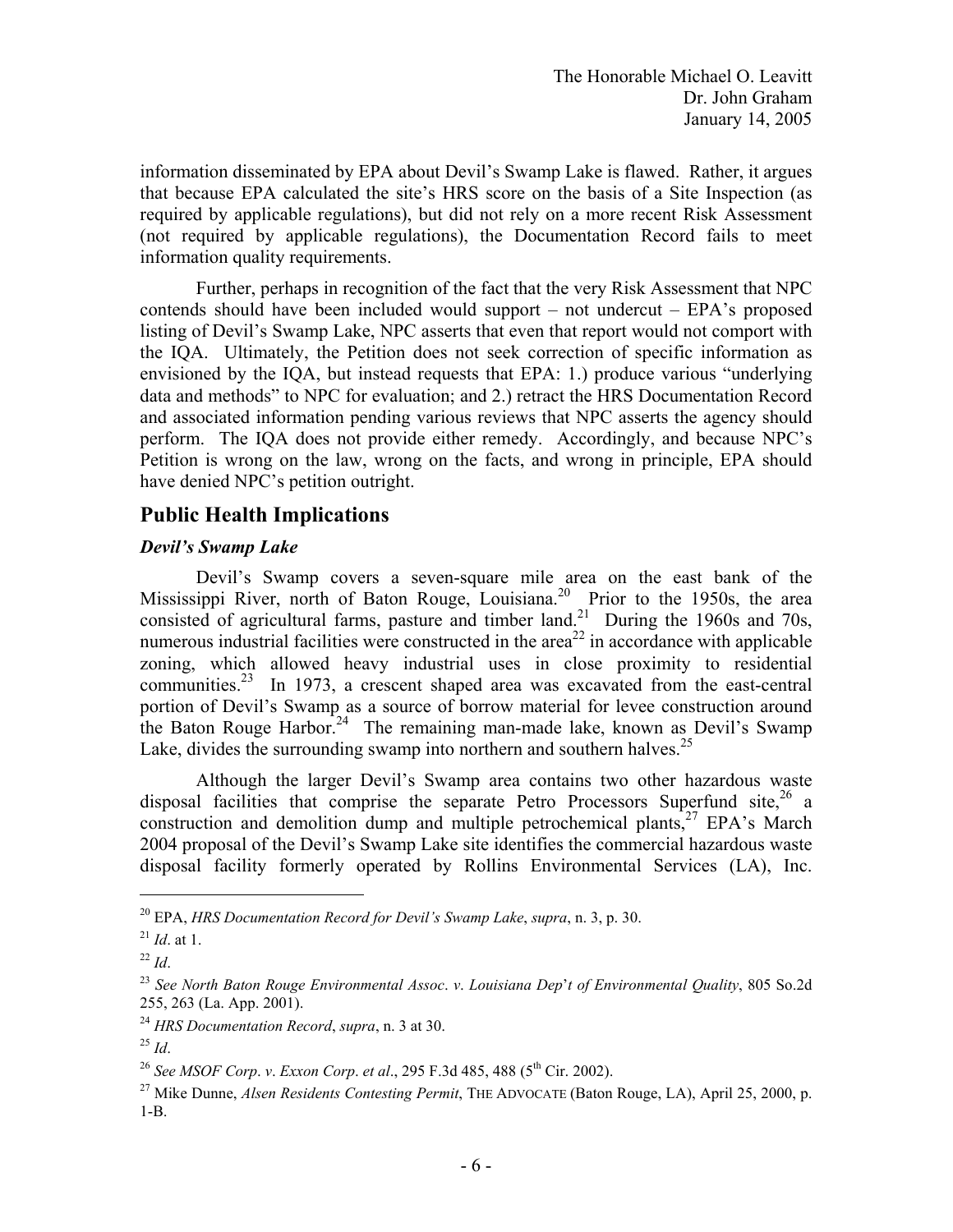operated by Clean Harbors Baton Rouge, LLC, which ends at Devil's Swamp Lake.<sup>28</sup> (Rollins) as the source of the lake's PCB contamination. Specifically, PCB-contaminated sediments remain in portions of an outfall ditch from the Rollins facility, now owned and PCB contamination has been documented in wetlands and fisheries located downstream of the site. $29$ 

## *PCBs*

PCBs are composed of mixtures of up to 209 individual chlorinated compounds.<sup>30</sup> soil, organic particles and bottom sediments.<sup>36</sup> They have no smell or taste, and although they are predominantly either oily liquids or solids, some PCBs can exist as a vapor in air. $31$  There are no known natural sources of PCBs.<sup>32</sup> The compounds were manufactured (under the trade name Aroclor)<sup>33</sup> for use as coolants and lubricants in transformers, capacitors and other electrical equipment because they don't burn easily and are good insulators they were manufactured.<sup>34</sup> The same stability that made them useful as coolants and lubricants prevents them from readily breaking down once released into the environment, where they may remain for long periods of time.<sup>35</sup> They can travel long distances in the air and be deposited far from where they were released, and, in water (such as Devil's Swamp Lake), bond strongly to

In 1977, the manufacture of PCBs was stopped in the United States due to evidence that the compounds build up in the environment and cause harmful health effects.<sup>37</sup> People exposed to large amounts of PCBs can experience health effects ranging from skin conditions such as acne and rashes to liver damage.<sup>38</sup> Babies born to women who ate PCB-contaminated fish demonstrate adversely affected immune systems and abnormal responses in tests of infant behavior, including problems with motor skills and

- 37 *Id*. 38 *Id*.
- 

<sup>28</sup>*HRS Documentation Record*, *supra*, n. 3 at 17.

<sup>29</sup> EPA, *NPL Site Narrative for Devil's Swamp Lake*, p. 1, available at: <http://www.epa.gov/superfund/ sites/npl/nar1717.htm> (site visited 10/15/2004).

<sup>30</sup> Agency for Toxic Substances and Disease Registry (ATSDR), *ToxFAQs for PCBs*, February 2001, available at <http://www.atsdr.cdc.gov/tfacts17.html> (site visited 10/14/2004).

<sup>31</sup> *Id*. 32 *Id*.

<sup>&</sup>lt;sup>33</sup> The chemical composition of specific PCB compounds are indicated by their trade name: the last two digits in the name Aroclor 1254, for example, indicates that the mixture contains approximately 54 percent chlorine by weight. ATSDR, *Public Health Statement for PCBs* (November 2000), p. 2, available at:  $\langle$ http://www.atsdr.cdc.gov/toxprofiles/phs17.html> (site visited 10/14/2004). PCBs detected at the Rollins Outfall Ditch adjacent to Devil's Swamp Lake include: Aroclor 1242, Aroclor 1248, Aroclor 1254 and Aroclor 1260. *HRS Documentation Record*, *supra*, n. 3 at 20. 34 ATSDR, *ToxFAQs for PCBs*, *supra*, n. 31. 35 *Id*.

<sup>36</sup>*Id*.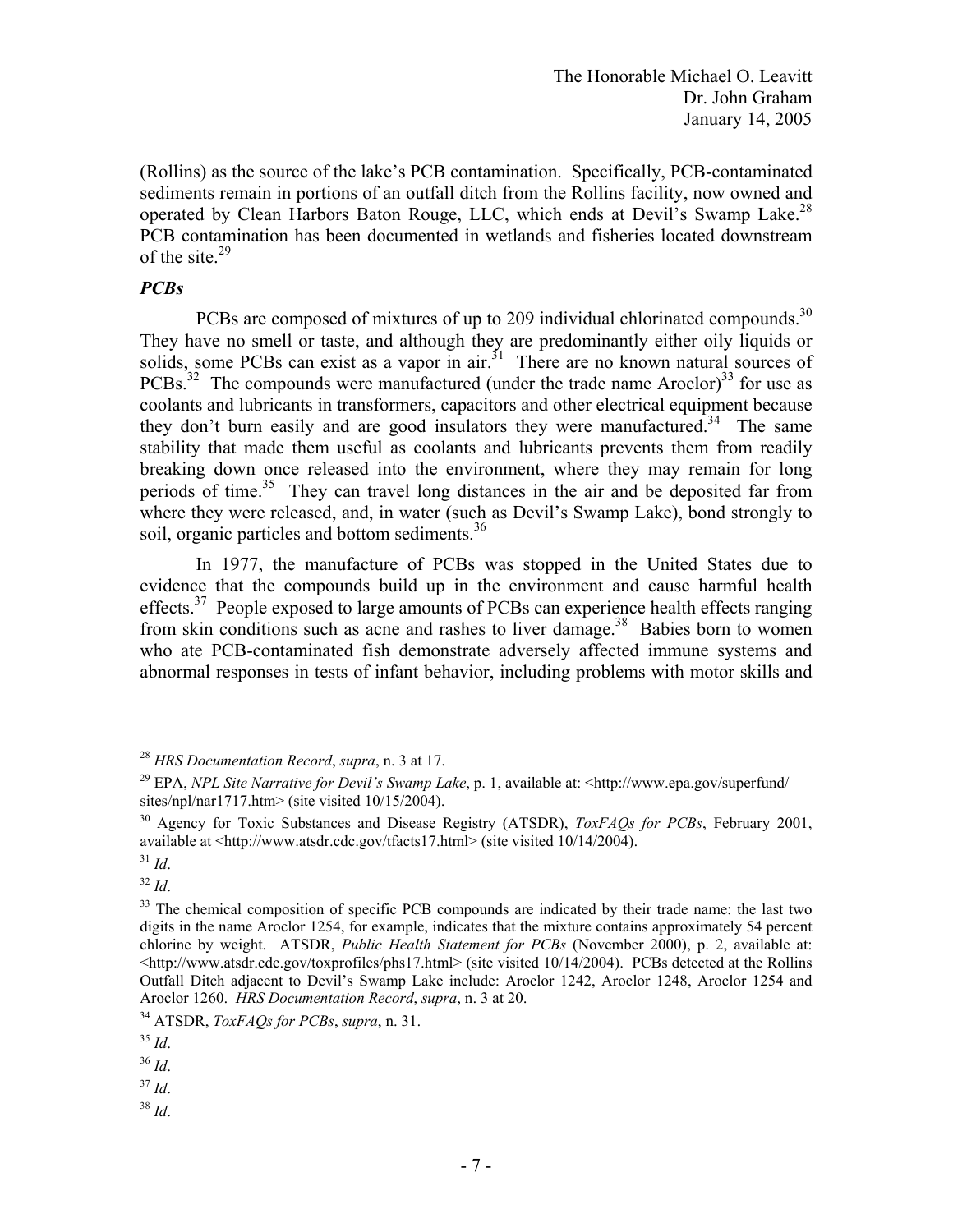determined that PCBs probably cause cancer.<sup>40</sup> a decrease in short-term memory.<sup>39</sup> Moreover, the Department of Health and Human Services (DHHS) has concluded that PCBs may reasonably be expected to cause cancer, while EPA and the International Agency for Research on Cancer (IARC) have

When in water, PCBs are consumed by small organisms and fish, where they are stored in fatty tissue and slowly released into the blood stream.<sup>41</sup> Even at low environmental exposure levels, PCB concentrations in fatty tissue can accumulate to levels that may be many thousands of times higher than in water.<sup>42</sup> When consumed by animals higher in the food chain (such as people), PCB accumulations in the fatty tissue of organisms low in a food chain (such as aquatic microorganisms and fish) are further magnified. $43$ 

function, and EPA has classified the chemical as a possible human carcinogen.<sup>47</sup> In addition, and as noted earlier, Devil's Swamp and its fish are contaminated with HCB and HCBD, attributable to the nearby Petro Processors site and NPC's member companies.<sup>44</sup> HCB's health effects include high death rates in young children of mothers who ingest the chemical, liver and thyroid disease, as well as adverse effects on kidneys, bones, and the endocrine and nervous systems.<sup>45</sup> DHHS has determined that HCB may reasonably be anticipated to be a human carcinogen, the IARC has concluded HCB is a possible human carcinogen, and EPA has classified HCB as a probable human carcinogen.<sup>46</sup> The health effects of HCBD include compromised liver and kidney

### *Subsistence Fishing in Devil's Swamp Lake*

The communities surrounding Devil's Swamp Lake are contained principally within Council District 2, East Baton Rouge Parish.<sup>48</sup> Council District 2 includes the

<sup>39</sup>*Id*.

<sup>40</sup>*Id*. 41 EPA, Region 10, *PCBs and You*, available at: <http://yosemite.epa.gov/R10/OWCM.NSF/0/a95787 19c73ad1de882569ed00782e89?OpenDocument> (site visited 10/15/2004).

<sup>&</sup>lt;sup>42</sup> *Id.*; ATSDR *ToxFAQs for PCBs, supra, n.* 31.<br><sup>43</sup> EPA, Region 10, *PCBs and You, supra, n.* 42.<br><sup>44</sup> EPA, *HRS Documentation Record, supra, n.* 3 at 32. NPC, a Louisiana non-profit corporation, was formed in 1984 by a variety of industrial generators to clean up the Petro Processors of Louisiana, Inc. Superfund site (Petro), adjacent to the proposed Devil's Swamp Lake site. *MSOF Corp*. *v*. *Exxon Corp*., *et al.*, 295 F.3d 485, 488 (5<sup>th</sup> Cir. 2002).

<sup>45</sup> ATSDR, *Public Health Statement for Hexachlorobenzene* (September 2002), § 1.5, available at: <http:// www.atsdr.cdc.gov/toxprofiles/phs90.html> (site visited 01/13/2005). 46 *Id*.

<sup>47</sup> ATSDR, *Public Health Statement for Hexachlorobutadiene* (May 1994), § 1.5, available at: <http:// www.atsdr.cdc.gov/toxprofiles/phs42.html> (site visited 01/13/2005). 48 *See* "Map: Devil's Swamp Lake Area of Investigation," *NPL Site Narrative*, p. 4, *supra*, n. 30; *cf*. Map of

Council District 2, Parish of East Baton Rouge, Louisiana, available at: <http://brgov.com/dept/council/ mc02.asp> (site visited 09/15/2004).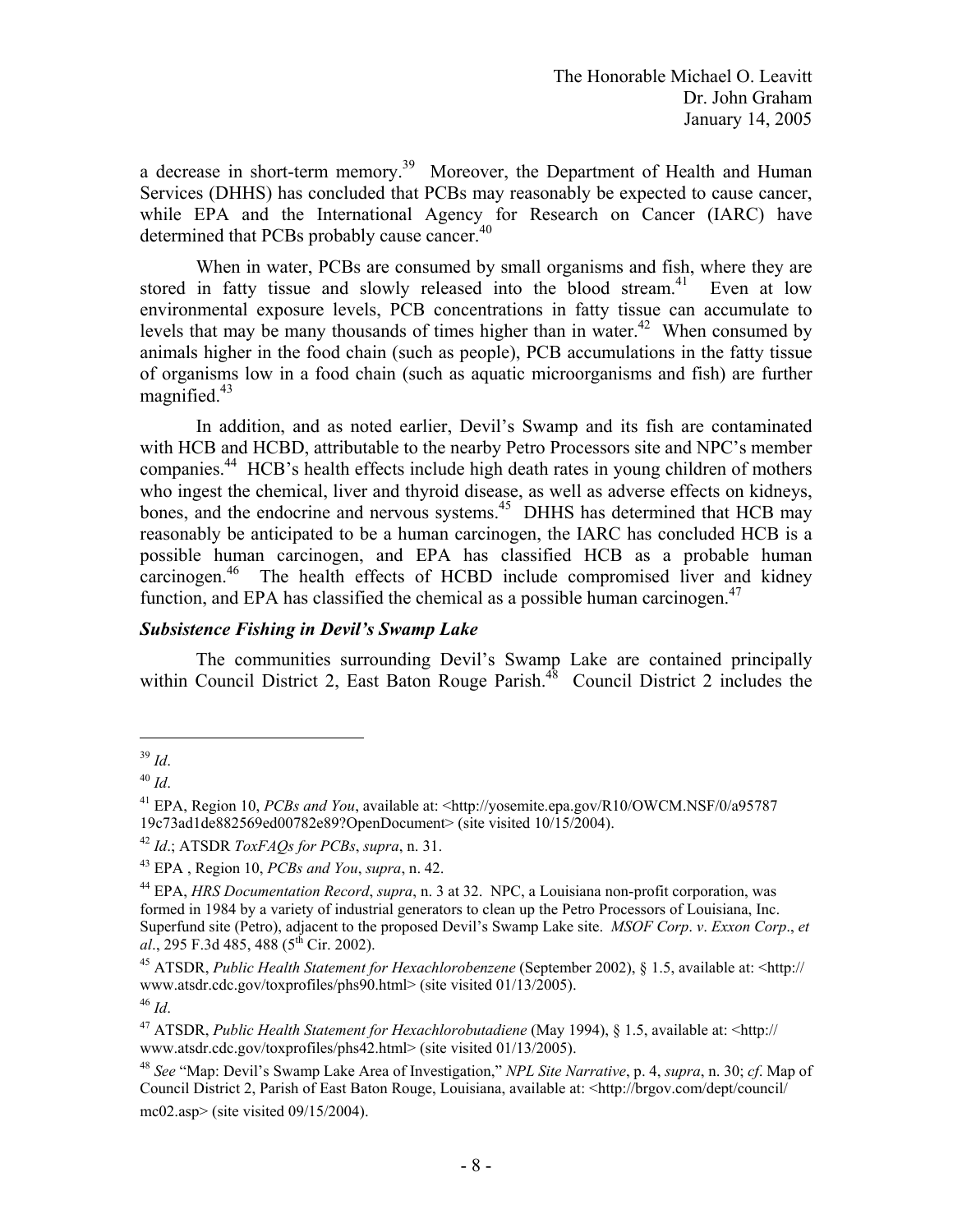warnings against eating fish taken from the Devil's Swamp area.<sup>52</sup> small community of Alsen,<sup>49</sup> located near Devil's Swamp and established by freed slaves who settled there after the Civil War.<sup>50</sup> Historically, Devil's Swamp and its waterways were an important source of fish and crawfish for residents of Alsen and northern East Baton Rouge Parish.<sup>51</sup> As industrial facility after industrial facility was constructed in the area, however, the swamp (and lake contained therein) became increasingly contaminated. In 1987, the Louisiana Department of Environmental Quality (LDEQ) and the Department of Health and Hospitals, Office of Public Health (LOPH) posted

Today the applicable health advisory warns against eating more than two meals per month of fish caught in the seven square mile Devil's Swamp Area.<sup>53</sup> The advisory warns those who read it of the area's contamination by PCBs, HCB, HCBD, lead, mercury, and arsenic.<sup>54</sup> Yet, as noted in Louisiana Governor Foster's letter in support of adding Devil's Swamp Lake to the NPL, surrounding communities continue to use the site for gathering food.<sup>55</sup> Why would people continue to eat food caught in the Devil's Swamp area? The answer is simple: many of the people that live in and near the swamp must hunt and fish to feed themselves and their families.<sup>56</sup> According to the  $2000$ Census, the median household income in 1999 for East Baton Rouge Parish's Council District 2 was \$23,909 – as noted earlier, 73 percent of the median household income for the state of Louisiana, and a mere 59 percent of the median household income for the nation.<sup>57</sup> Stated simply, many who live near the area face "a choice between having nothing on the table and not hunting and fishing in the swamp."<sup>58</sup>

<sup>49</sup>*Id*.

<sup>50</sup>*See Florence Robinson, 5th Annual Heinz Award Recipient*, <http://www.heinzawards.net/recipients.asp? action=detail&recipientID=32> (site visited 10/15/2004).

<sup>&</sup>lt;sup>51</sup> Id.; Bob Anderson, *Most Louisiana Waterways Untested*, THE ADVOCATE, January 2, 1994, at 6A.<br><sup>52</sup> Polluted Crawfish Being Sold, THE TIMES-PICAYUNE (New Orleans, LA), June 12, 1993, at B4 (advisory

posted in "mid-1980s"); *See Louisiana Health/Fish Consumption Advisories (Other Chemical Contaminants*), available at: <http://www.oph.dhh.state.la.us/environmentalepidemiology/healthfish/docs/ other%20chemical%20Advisories%20Complete%20List.pdf> (site visited 09/09/2004) (noting that initial advisory issued 10/87).

<sup>53</sup>*Louisiana Health/Fish Consumption Advisories (Other Chemical Contaminants)*, *supra*, n. 1. A "meal" is defined to be <sup>1/2</sup> pound of fish. *Id*.<br><sup>54</sup> *Id*. 54 *Id*. 55 Letter from M. J. "Mike" Foster, Jr., Governor, State of Louisiana, to Lawrence E. Starfield, Regional

 caught in the area, but also prohibits swimming and water contact sports in the area. *See Louisiana*  Administrator, EPA Region VI (March 18, 2003), available at <http://docket.epa.gov/edkpub/do/EDKStaff CollectionDetailView?objectId=0b0007d48023eb15&docIndex=0>, document no. SFUND-2004-0004-020 (site visited 10/19/04). Governor Foster's letter further notes that people also continue to use the site for recreation. The health advisory warns not only against consuming more than 2 meals per month of fish *Health/Fish Consumption Advisories (Other Chemical Contaminants), <i>supra*, n. 1.<br><sup>56</sup> *EPA Considering Devil's Swamp for Superfund*, The Associated Press State & Local Wire (March 8,

<sup>2004),</sup> quoting Wilma Subra, chemist and representative of the Louisiana Environmental Action Network on the Louisiana Superfund Committee.

<sup>57</sup> Census 2000, U.S. Census Bureau. Median household income figures for 1999 contained in table DP-3: *Profile of Selected Economic Characteristics*. Data available through American Factfinder, <http://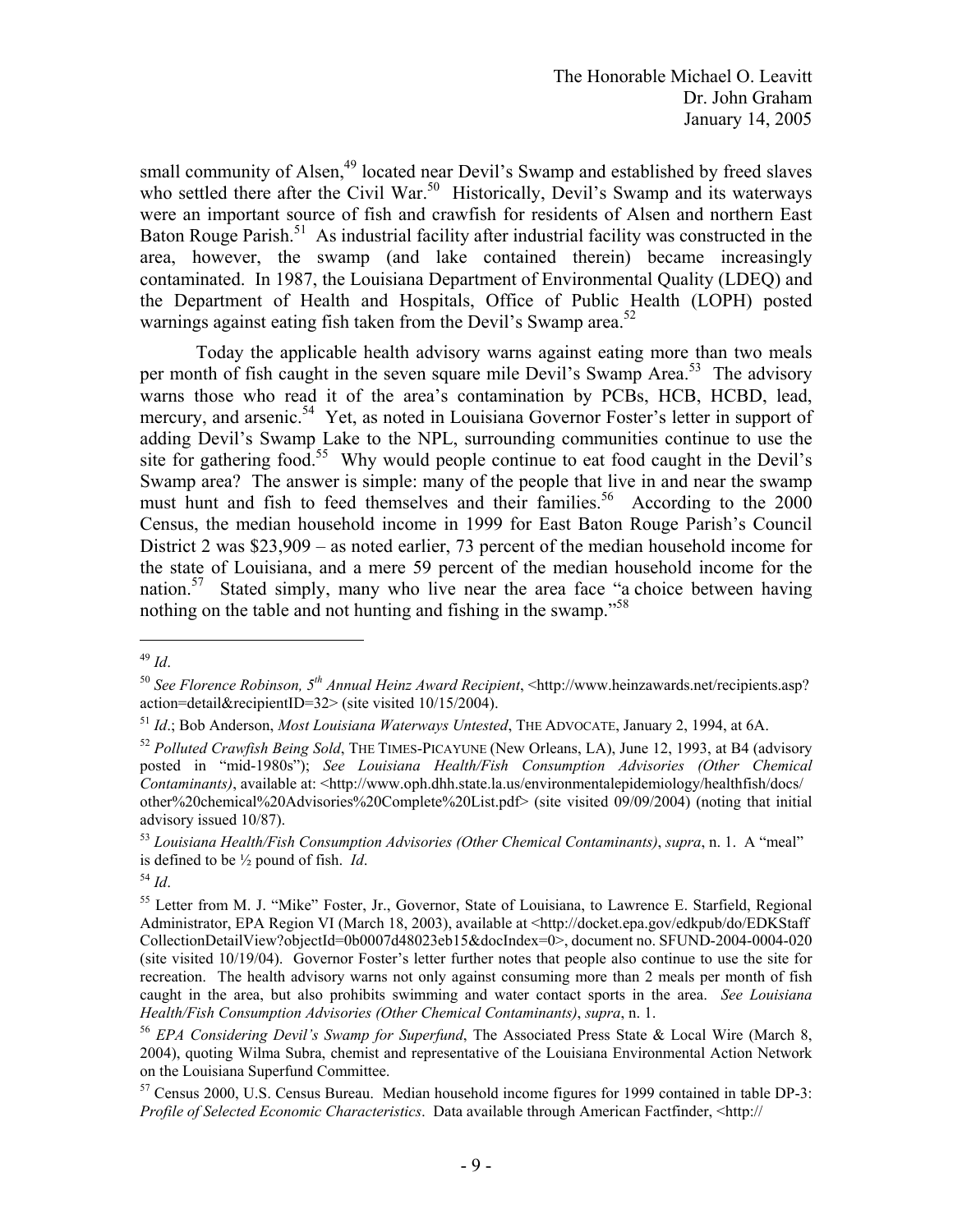### *An Issue of Environmental Justice*

 population in Council District 2 describe themselves as Black or African-American.59 The health risks associated with eating PCB-contaminated fish from the Devil's Swamp Lake area are borne disproportionately by communities that are not only lowincome, but also predominantly African-American. Specifically, 86 percent of the The fact that poor, African-American communities bear the majority of the risk associated with the PCB contamination in Devil's Swamp Lake is but another example of what one of the community's leading activists has called, in no uncertain terms, environmental racism.<sup>60</sup> As noted above, multiple industrial facilities surround the area. No less than twenty (20) sources in the area reported environmental releases of toxic compounds in  $2002<sup>61</sup>$ . The Court of Appeals of Louisiana has noted that the area is zoned for industrial use, and located adjacent to a state highway, a railroad and the

 Alsen is probably one of the best examples of environmental racism in the nation. The problem Many do not like to hear the term racism brought up today, claiming that that is all in the past. here goes far beyond mere environmental justice concerns. It is a case of outright discrimination. Unfortunately, Alsen has been forced to continue to endure the racist actions of the past.

Id.

www.factfinder.census.gov> (site visited 10/14/2004). For geographic area District 2, East Baton Rouge Parish, Louisiana, median household income was \$23,909 for the state of Louisiana, median household income was \$32,566, and for the United States, median household income was \$41,944.

<sup>58</sup>*EPA Considering Devil's Swamp for Superfund*, *supra*, n. 57 (quoting Wilma Subra). 59 Census 2000, U.S. Census Bureau. Table DP-3, *Profile of General Demographic Characteristics* for

geographic area District 2, East Baton Rouge Parish, Louisiana, available through American Factfinder,

 Professor of Biology at Southern University and member of NBREA, at the public hearing regarding the <http://www.factfinder.census.gov> (site visited 10/14/2004). 60 *See North Baton Rouge Environmental Assoc*. *v*. *Louisiana Dep*'*t of Environmental Quality*, 805 So.2d at 262. The case involved a challenge by North Baton Rouge Environmental Association (NBREA) to the Louisiana Department of Environmental Quality's issuance of an operating permit to a new polypropylene production plant in the Alsen area. The court's opinion recounted the testimony of Florence Robinson, permit:

 *www.scorecard.org* page using data from EPA's Toxic Release Inventory (TRI) to permit persons to obtain <sup>61</sup> <http://www.scorecard.org/community/who.tcl?fips\_county\_code=22033&name=EAST%20BATON% 20ROUGE&zip\_code=70807> (site visited  $10/21/2004$ ). The Environmental Defense Fund created the information about sources of pollution in their communities. Information about the Alsen community and the area surrounding Devil's Swamp Lake can be obtained by entering zip code 70807 (the zip code associated with the Devil's Swamp Lake Clean Harbors Baton Rouge, LLC facility) to obtain the area's pollution report card.

 Harbors Baton Rouge LLC; 18.) Great Lakes Carbon Corp.; 19.) Schering-Plough Veterinary Ops. Inc.; and 20.) Driscoll Management L.L.C. *Id*. The sources identified, in order of pounds of compounds released are: 1.) ExxonMobil Refining & Supply Baton Rouge Refinery; 2.) ExxonMobil Chemical Baton Rouge Chemical Plant; 3.) Honeywell International, Inc. – Baton Rouge Plant; 4.) Georgia Pacific Corp. Port Hudson Ops.; 5.) Baton Rouge Plastics Plant; 6.) DSM Copolymer Inc.; 7.) Exide Techs. Baton Rouge Smelter; 8.) Formosa Plastics Corp. Louisiana; 9.) Rhodia Inc.; 10.) Deltech Corp.; 11.) ExxonMobil Chemical Co. Baton Rouge Polyolefins Plant; 12.) Ferro Corp. Baton Rouge Site; 13.) Edo Specialty Plastics; 14.) ExxonMobil Chemical Co. Baton Rouge Resin Finishing Plant; 15.) Albemarle Corp.; 16.) PPG Grow Baton Rouge; 17.) Clean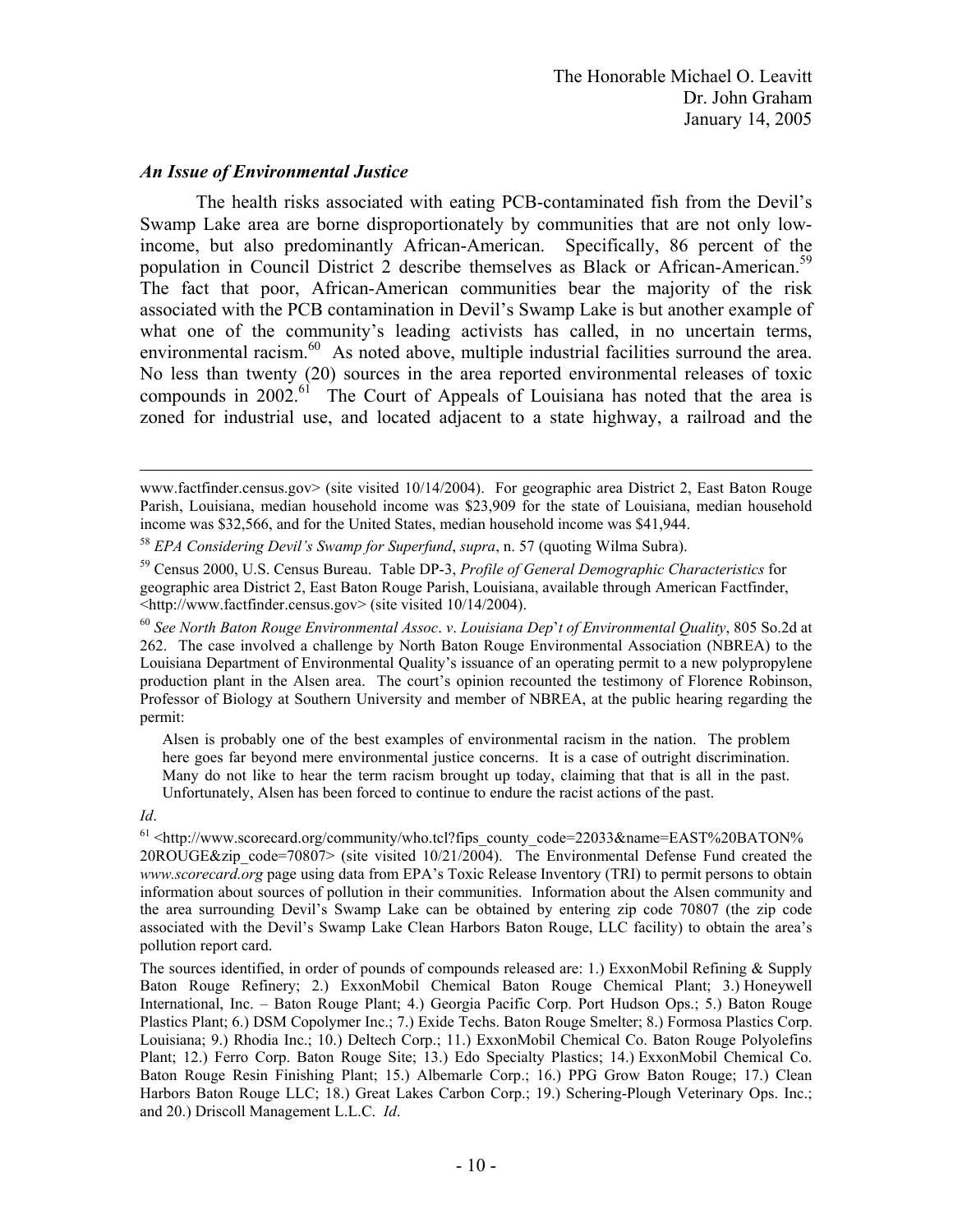area, that fact alone does not constitute environmental racism."<sup>62</sup> Mississippi River, so although it is unfortunate that Alsen is "also situated in the general

human health or environmental effects on minority and low-income populations.<sup>64</sup> Even assuming that the multiple facilities operating in the area chose to locate there for no other reason than to take advantage of nearby transportation routes and appropriate zoning, the end result is the same: minority, low-income people bear a disproportionate share of the negative environmental consequences of the area's industrial character. One such consequence, eating fish poisoned by PCBs, HCB and HCBD, raises an important issue of environmental justice, defined by EPA as "the fair treatment and meaningful involvement of all people regardless of race, color, national origin, or income with respect to the development, implementation, and enforcement of environmental laws, regulations, and policies."<sup>63</sup> As noted earlier, in 1994, President Clinton formally recognized the need to advance environmental justice by directing federal agencies to identify and address, as appropriate, disproportionately high adverse

Cleaning up Devil's Swamp Lake is a necessary step in addressing the many environmental justice concerns faced by Alsen and other communities in the area. The posted health advisory falls far short of being a sufficient protection for the surrounding community. Not only do income constraints prevent many from heeding the advisory, the warning itself is insufficient. In a January 1996 Public Health Assessment concerning the Superfund site adjacent to the proposed Devil's Swamp Lake site, LOPH responded to public comments regarding the inadequacy of the 1993 advisory.<sup>65</sup> In response to a suggestion that the advisory include crawfish and other animals in addition to finfish, LOPH responded that the data did not then warrant expanding the advisory to include

<sup>62</sup>*North Baton Rouge Environmental Assoc*. *v*. *Louisiana Dep*'*t of Environmental Quality*, 805 So.2d at 263. As Florence Robinson has argued, the area was designated as an industrial zone in the 1950s, a time when African-Americans were effectively shut out of public life. *See* John McQuaid, *Unwelcome Neighbors: How the Poor Bear the Burdens of America's Pollution: The Reluctant Warriors*, THE TIMES-PICAYUNE, May 22, 2000, at A06.<br>  $^{63}$  *See* < http://www.epa.gov/compliance/environmentaljustice/index.html> (site visited 10/21/2004).<br>  $^{64}$  Exec. Order 12,898, 59 Fed. Reg. 7,629 (1994). The order recognizes the ris

 $^{63}$  See  $\leq$  http://www.epa.gov/compliance/environmental justice/index.html> (site visited 10/21/2004).

low-income populations that rely on fish and/or wildlife for subsistence, and instructs agencies to consider such consumption patterns in their environmental justice strategies. *Id.*,  $\S$ § 4-401 – 4-402, at 7631-32. Counsel for NPC has written that the Executive Order is "a classic example of top-down, command-control regulation, and is badly flawed." Reed D. Rubinstein, *Rethinking Environmental Justice*, THE CONNECTICUT LAW TRIBUNE (December 12, 1994), p. 6. The article notes that Order 12898 will "make environmental permitting significantly more costly and more difficult," and suggests re-energizing common-law nuisance and trespass doctrine as a potential solution to environmental justice concerns. *Id*.

<sup>65</sup> Louisiana Department of Health and Hospitals Under Cooperative Agreement With ATSDR, *Public Health Assessment, Petro-Processors of Louisiana, Incorporated, Baton Rouge, East Baton Rouge Parish, Louisiana*, Appendix F, Response to Public Comments, available at <http://www.atsdr.cdc.gov/HAC/PHA/ petro/pet\_p4.html#APPENDIX%20F> (site visited 10/21/2004).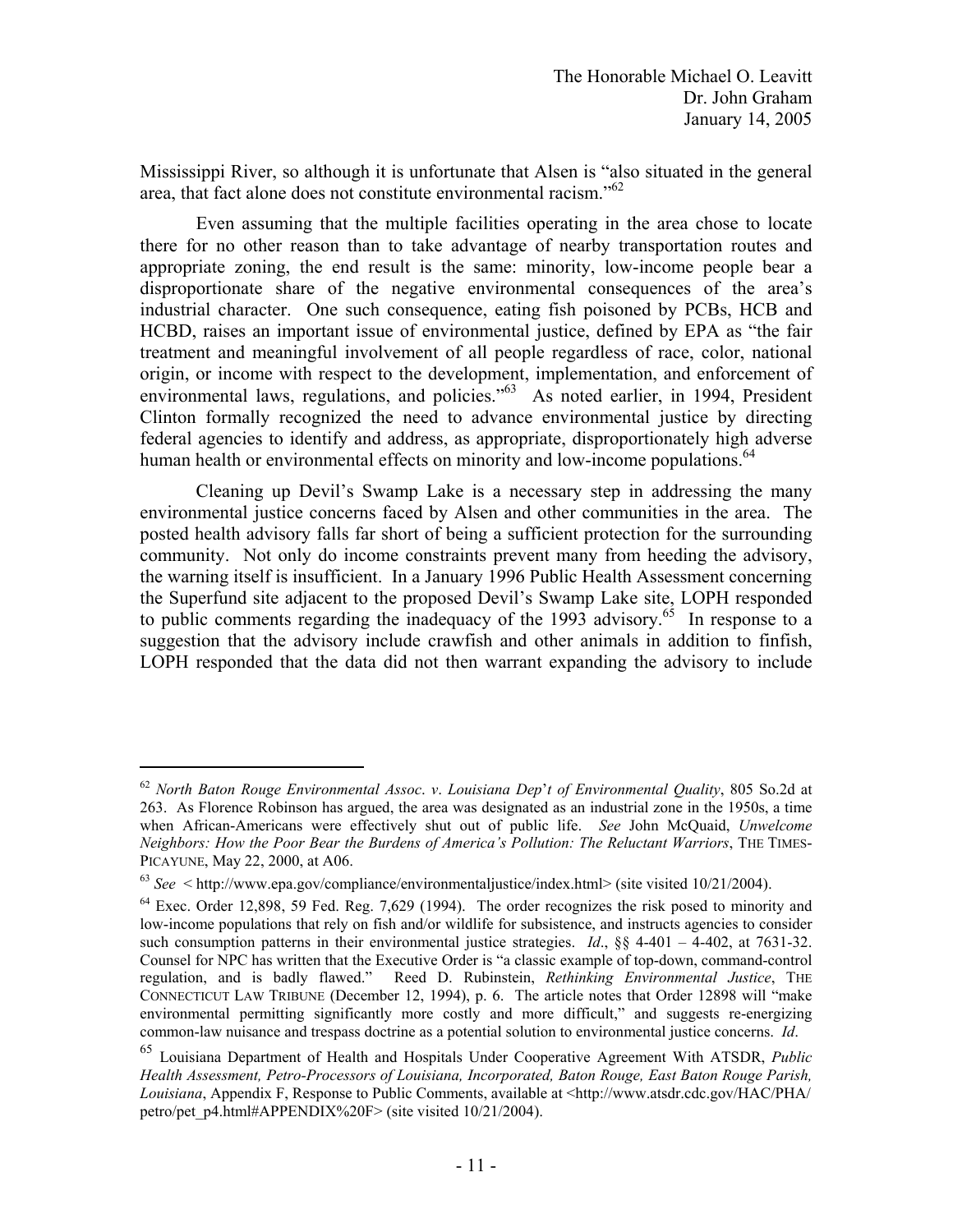crawfish.<sup>66</sup> Yet in the subsequent response, to a request that subsistence fishing be addressed since people cannot live on two meals per month, LOPH noted that:

Usually, chemicals are concentrated more in the fatty tissue. The risk of exposure to theses [*sic*] chemicals can be reduced by following the methods of preparing and cooking the fish provided in the advisory. *For crawfish*, fatty tissue includes the head portion.<sup>67</sup>

The current advisory contains no such guidelines for preparing and cooking fish, nor does it contain a warning against eating crawfish heads, $68$  which, for many, remains part of Louisiana culinary tradition.<sup>69</sup> In addition to local subsistence fishing, EPA has documented that up to 500 pounds of crawfish per day are harvested by commercial fisheries in the Devil's Swamp Lake, Devil's Swamp, and Bayou Baton Rouge areas, though the agency could not say where the contaminated crawfish ended up.<sup>70</sup>

In short, posting an inadequate health advisory in an area where many people must continue to eat fish, crawfish and other wildlife to survive fails to protect against the serious health consequences of exposure to PCBs, HCB and HCBD, and thus fails to address the significant environmental justice concerns posed by the site's contamination. Meaningful cleanup is badly needed and long overdue, and an opportunistic procedural hurdle thrown up by a party specifically excluded from the regulatory action cannot be allowed to delay remediation of Devil's Swamp Lake.

# **Wrong in Principle**

1

*NPC, Having Held Up Listing of Devil's Swamp Lake Nearly a Decade Ago to Ensure it Would Not Be Liable for PCB Cleanup Costs, Is Again Attempting to Derail Urgently-Needed Cleanup Despite Being Specifically Excluded by EPA's Action.* 

<sup>&</sup>lt;sup>66</sup> *Id.*, Response to Comment 15. The Response further noted, however, that "further sampling and analysis" is recommended by LOPH/SEE [(Section of Environmental Epidemiology)] and ATSDR for crawfish consumption." *Id*.<br><sup>67</sup> *Id.*, Response to Comment 16 (emphasis added).

<sup>68</sup>*See Louisiana Health/Fish Consumption Advisories (Other Chemical Contaminants)*, *supra*, n. 1.

 2004 Jazzfest in New Orleans); Sarah Crooks Clancy, *Boiling Crawfish Not a Difficult Process to Master*, <sup>69</sup>*See, e*.*g*., Dale Curry, *Jazzfest Cooks Thrive Under Pressure*, TIMES-PICAYUNE (April 29, 2004) (somewhere between 8,000 and 10,000 crawfish heads to be stuffed by single vendor for bisque served at ALEXANDRIA DAILY TOWN TALK (Alexandria, LA) (April 25, 2004) (noting that connoisseurs of crawfish "eat the fat out of the head").

 70 EPA, *HRS Documentation Record*, *supra*, n. 3 at 52. *See also* Bob Anderson, *EPA Eyes Devil's Swamp*  federal environmental officials have provided evidence that commercial crawfishing goes on in the *as Superfund Site*, THE ADVOCATE (Baton Rouge, LA), p. 1A (February 4, 1994) (noting that state and swamp); *Polluted Crawfish Being Sold*, *supra*, n. 53 (quoting letter from EPA to FDA, which stated that EPA did not know whether the market for the 500 pounds per day of fish and crawfish harvested from the area is restricted to the state of Louisiana); *see also HRS Documentation Record*, *supra*, n. 3, p. 52 (noting that EPA has documented that up to 500 pounds of crawfish per day are harvested from the areas).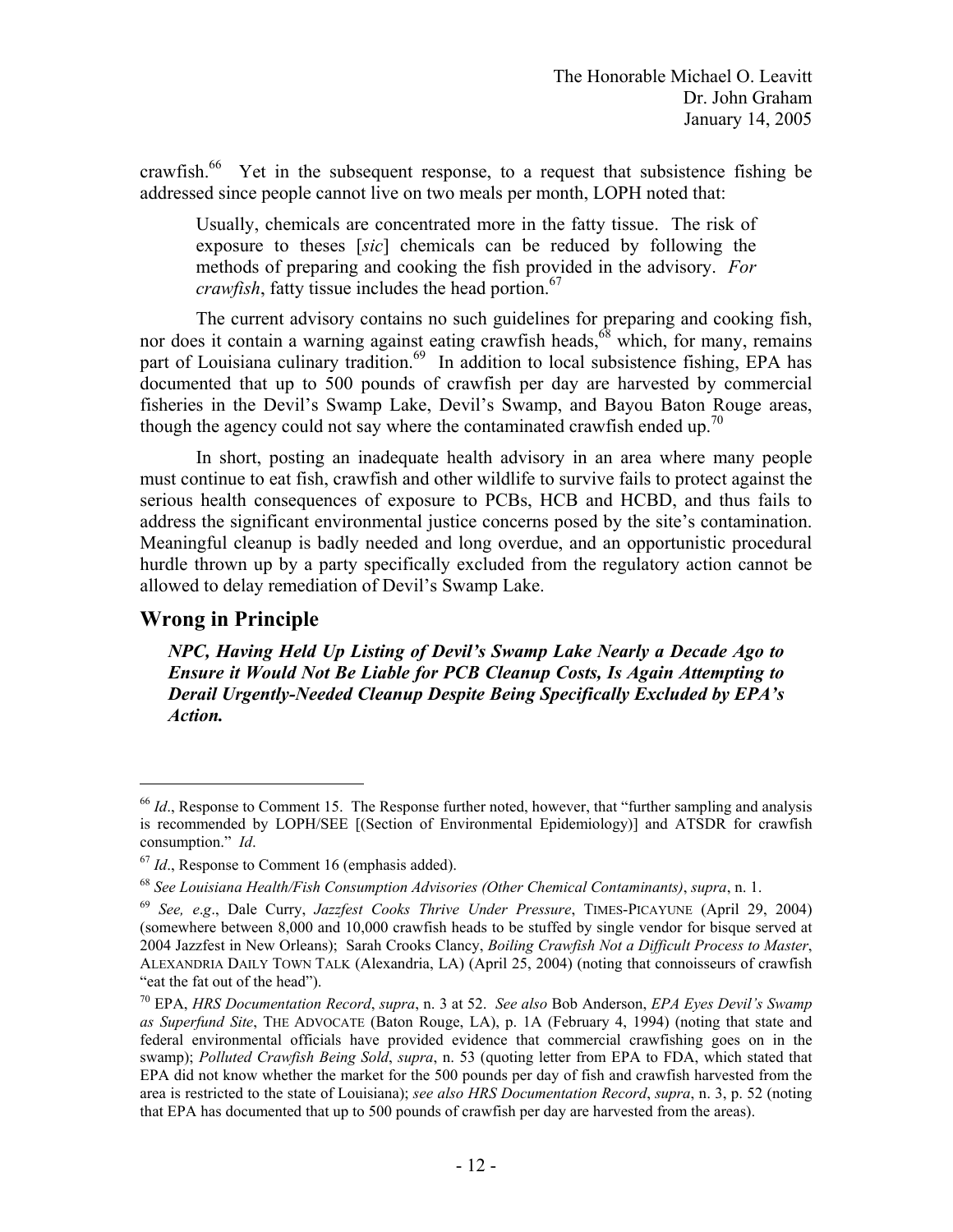The Honorable Michael O. Leavitt Dr. John Graham January 14, 2005

hydrocarbons, heavy metals, and oils.<sup>74</sup> NPC, a Louisiana non-profit corporation, was formed in 1984 by the eleven industrial generators previously identified to clean up the Petro Processors of Louisiana, Inc. Superfund site (Petro), adjacent to the proposed Devil's Swamp Lake site.<sup>71</sup> The Petro site consists of two locations, Scenic Highway and Brooklawn.<sup>72</sup> The Scenic Highway area originated as a borrow pit used for petrochemical waste disposal from 1961-1974, while the Brooklawn location was opened in 1969 to accept petrochemical wastes after the Scenic area was filled to capacity.<sup>73</sup> Contaminants present in the Petro locations are chlorinated hydrocarbons, predominantly HCBD and HCB, polycyclic aromatic

NPC has long endeavored to prevent addition of the Devil's Swamp Lake site to the NPL. Over a decade ago, EPA retained PRC Environmental Management, Inc. to perform an expanded site inspection for Devil's Swamp Lake.<sup>75</sup> During that period of investigation, the president of NPC opined that the area "shouldn't fall under the Superfund category," and noted that he didn't think the data for the southern part of Devil's Swamp indicates "as big a pollution problem as some people have feared."<sup>76</sup> NPC and its parent companies were concerned that they would be billed for cleanup of the second Superfund site.<sup>77</sup> NPC asserted that the two areas of contamination that exist in Devil's Swamp have different origins, with waste from Petro Processors extending only a short distance into the swamp.<sup>78</sup> According to NPC, a second contaminated site further into the swamp contained PCBs and other contaminants, which did not come from the waste disposal that occurred at Petro Processors.<sup>79</sup>

On February 22, 1995, NPC's parent companies filed a motion in federal court, seeking an injunction against EPA, and asking the court to construe the consent decree under which the companies are obligated to cleanup the Petro site.<sup>80</sup> NPC and its parents

 portion of this letter, NPC was formed by: Exxon Corporation, Exxon Chemical Corporation, USS Chemical Company, Copolymer Rubber & Chemical Corporation, Dow Chemical Company, Ethyl <sup>71</sup> *MSOF Corp. v. Exxon Corp., et al.*, 295 F.3d 485, 488 (5<sup>th</sup> Cir. 2002). As noted in the introductory Corporation, Shell Chemical Company, American Hoechst Corporation, Allied Chemical Corporation, Rubicon Chemical Company, and Petro Processors of Louisiana Inc. *Id.* <sup>72</sup> EPA, *NPL Site Narrative for Petro Processors of Louisiana, Inc.*, p. 1, available at: <http://www.epa.

gov/earth1r6/6sf/pdffiles/0600442.pdf> (site visited 10/22/2004).

<sup>73</sup>*Id*. at 3.

<sup>&</sup>lt;sup>74</sup> Id. at 2.<br><sup>75</sup> EPA, *HRS Documentation Record, supra*, n. 3 at 10.<br><sup>76</sup> Anderson, *EPA Eyes Devil's Swamp as a Superfund Site*, *supra*, n. 71 (quoting Bob Bolger, head of NPC Services, Inc.).

<sup>77</sup> Bob Anderson, *Group Fights Creation of La. Superfund Site*, The Advocate (Baton Rouge, LA) (March 5, 1995), p. 1B.

<sup>78</sup> *Id*. 79 *Id*.

<sup>80</sup>*See USA v*. *Petro Processors LA*, Case No. 3:80cv00358, Docket Entry No. 796, *MOTION by Petro Processors LA, Dow Chemical Company, Ethyl Corporation; and Exxon Corporation Construing Terms of Consent Decree, and for Injunctive Relief* (M.D. La. February 22, 1995).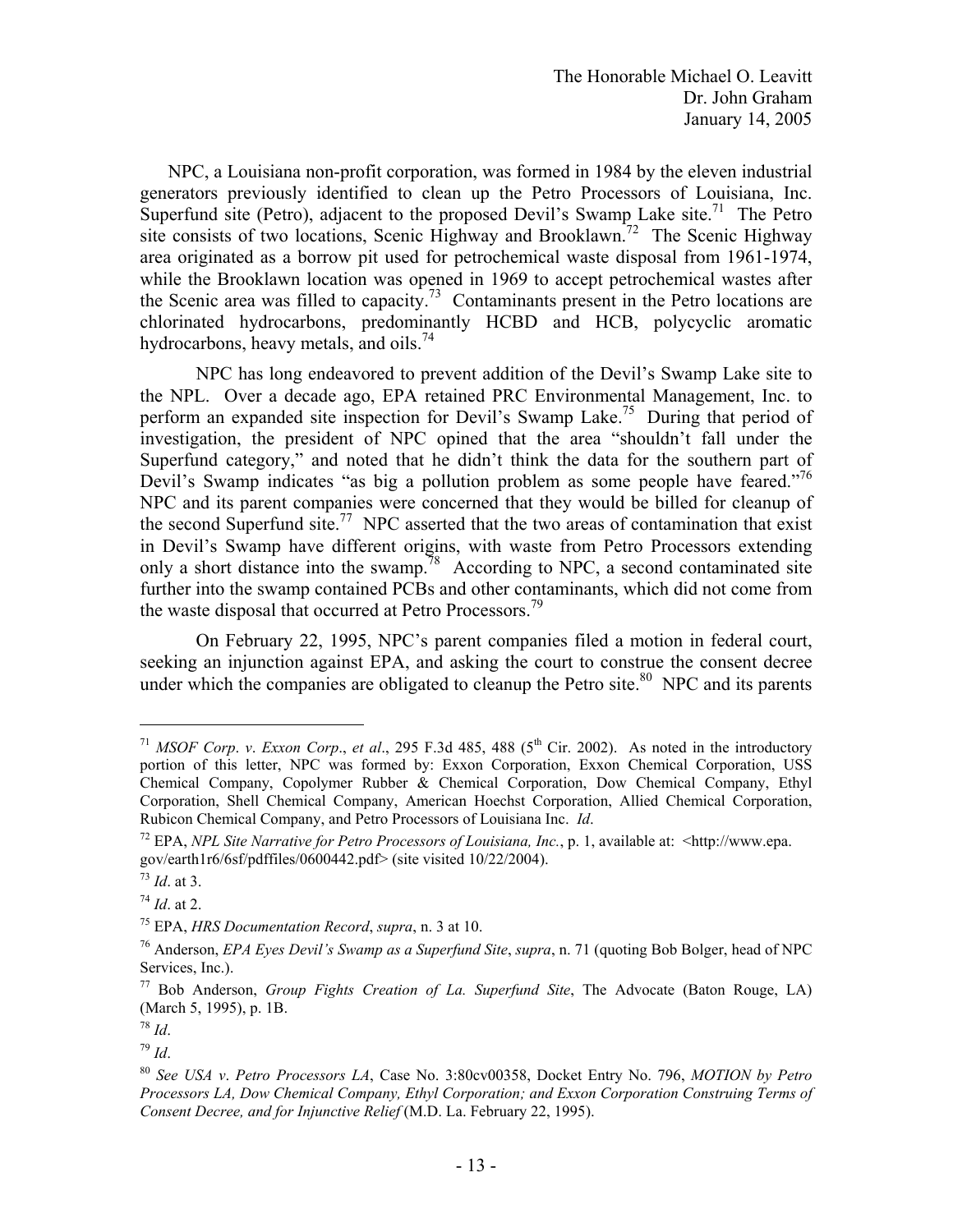of the swamp containing contaminants originating from the Petro site.<sup>82</sup> argued that the consent decree does not apply to a fixed geographic site, but rather allows NPC to move as far into Devil's Swamp as necessary to complete the cleanup of the wastes released from the Scenic Highway and Brooklawn locations.<sup>81</sup> NPC therefore sought to prevent EPA from including in the second proposed Superfund site the portions

attributable to processes at the Petro Processors facility."<sup>87</sup> Nine years later, EPA proposed the second Superfund site, Devil's Swamp Lake, to the NPL. $83$  In so doing, EPA specifically excluded releases from the existing Petro site.<sup>84</sup> As NPC and the Petro industrial generators had argued should be the case in the mid-nineties, EPA excluded not only the Scenic Highway and Brooklawn sites themselves, but also the areas in the Devil's Swamp Lake watershed to which the Petro characteristic chemicals (such as HCB and HCBD) had migrated.<sup>85</sup> EPA explicitly stated that Petro was not evaluated as a potential source for the Devil's Swamp Lake HRS package "because it has been determined in Federal Court that investigation and remediation of waste originating from the Petro site is addressed under the existing Consent Decree."86 Finally, EPA expressly stated that the "PCB contamination found in the sediment in Devil's Swamp, Devil's Swamp Lake, and Bayou Baton Rouge is not

Apparently, despite EPA's explicit exclusion of NPC's member companies as potential sources of contamination and any areas to which Petro characteristic wastes have migrated, as well as its unambiguous statement that the PCB contamination in Devil's Swamp Lake is not attributable to the Petro site, NPC still fears its member companies will be held liable for the PCB cleanup.<sup>88</sup> In its comments to EPA on the proposed listing, NPC states that it concurs with EPA's determination that the Devil's Swamp Lake site specifically excludes any releases from the existing Petro site, but makes the conclusory assertion that "[n]evertheless, NPC would be aggrieved by an NPL listing" of Devil's Swamp Lake.<sup>89</sup> Though its IQA Petition fails to acknowledge EPA's specific exclusion of NPC's member companies' releases, NPC makes a similarly unsupported statement therein: "[a]ctions taken by EPA regarding [Devil's Swamp Lake]

<sup>81</sup> Anderson, *Group Fights Creation of La. Superfund Site*, *supra*, n. 78.

<sup>82</sup>*Id*. 83 69 Fed. Reg. 10646 (March 8, 2004); *See also* EPA, *NPL Site Narrative for Devil's Swamp Lake*, available at: <http://www.epa.gov/superfund/sites/npl/nar1717.htm> (site visited 09/07/2004).

<sup>84</sup> EPA, *HRS Documentation Record*, *supra*, n. 3 at 4. 85 *Id*. at 5. 86 *Id*. at 25.

<sup>&</sup>lt;sup>87</sup> Id. at 25.<br><sup>88</sup> Marty Coyne, *Companies Seek Retraction of Study on Contaminated La. Lake*, GREENWIRE, September 3, 2004 (reporting that official with Louisiana Attorney General's Office said NPC fears member companies will be held liable for cleaning up PCBs in Devil's Swamp Lake if site is added to NPL).

<sup>&</sup>lt;sup>89</sup> Letter from Reed D. Rubinstein, Esq., Counsel for NPC Services, Inc., to Docket Coordinator, US EPA (May 7, 2004) (the "NPC Comments"), p. 1, available at: <http://docket.epa.gov/edkpub/do/EDKStaff CollectionDetailView?objectId=0b0007d48023eb15&docIndex=1>, Document No. SFUND-2004-0004 0055 (site visited 10/29/2004).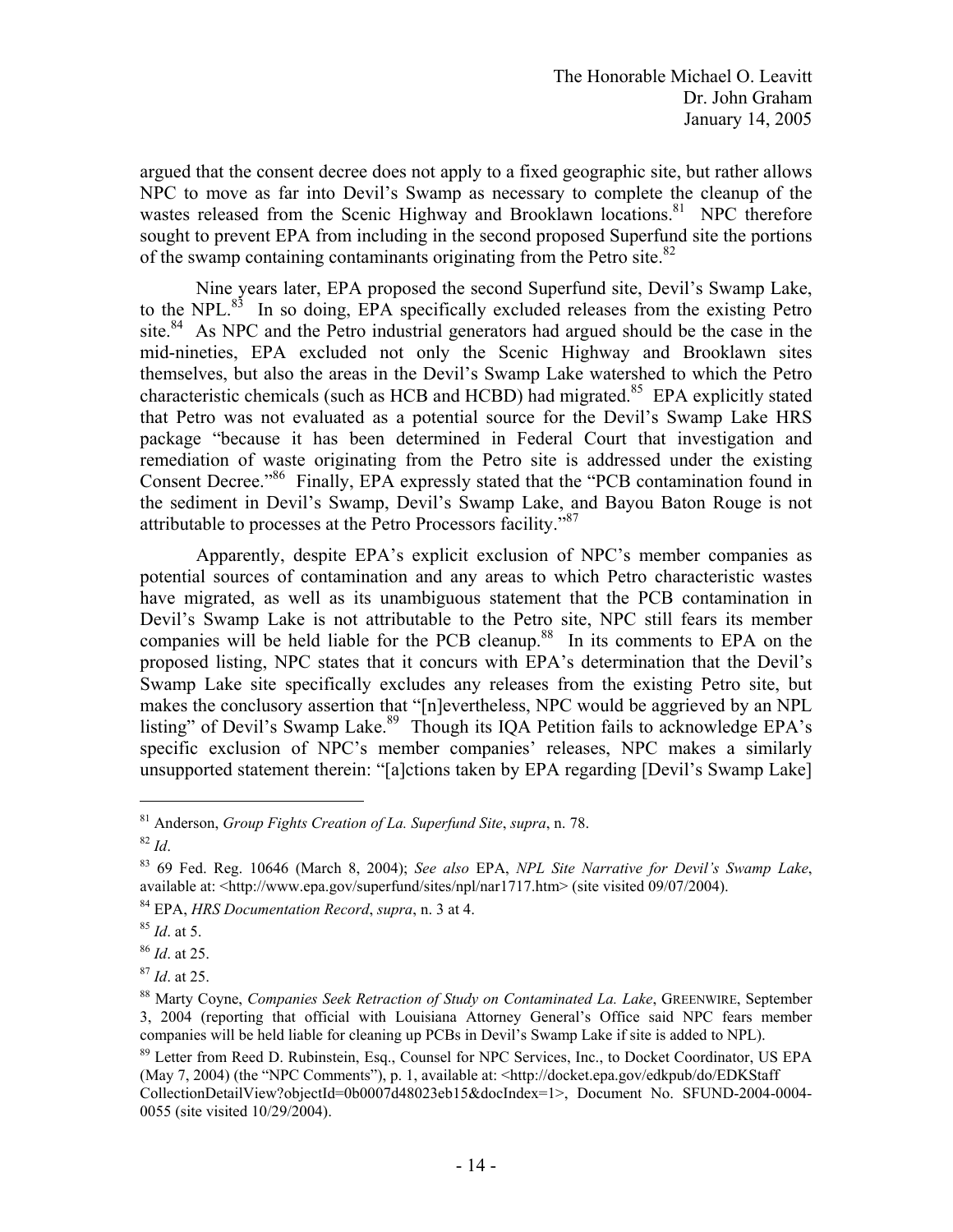directly affect [NPC]."<sup>90</sup> Weighed against the manifest risks to health and well-being faced by communities in the area on a day-to-day basis, NPC's dubious concerns about cleanup liability seem all the more marginal.

## **Wrong on the Merits**

NPC is fully entitled to submit comments to EPA to protect its perceived interest, dubious or not, against the listing decision in accordance with the right of the public to participate in the NPL listing process.<sup>91</sup> NPC was not content to wait for EPA's response to its comments, however, opting instead to inappropriately invoke the IQA to seek retraction of the proposed listing. Seizing upon one of the myriad of comments it submitted on the proposed listing, NPC's IQA Petition requests that EPA retract the listing on the basis that:

a decade ago, in a study known as the PRC Risk Assessment.<sup>92</sup> EPA failed to reference or rely on a 1999 Techlaw, Incorporated Risk Assessment Report . . . relying instead on data collected and reported over

Both by its characterization of the PRC study as a "Risk Assessment" and by its charge that "EPA . . . failed to rely or report the more recent risk data," NPC implies that there are two studies that cover the same topical material, one of which is older than the other, and that had the newer study been included, Devil's Swamp Lake would not have met the listing criteria. Both implications are wrong.

## *The PRC Site Inspection Is the Appropriate Analysis Upon Which to Assign the HRS Score for Devil's Swamp Lake*

relative risks to health or the environment posed by releases of hazardous substances.  $94$  As noted *supra*, EPA's primary tool for determining whether to list a site on the NPL is the HRS.<sup>93</sup> The mathematical model serves as a screening device for evaluating In order to derive the numerical score for any given site, the agency performing the evaluation (in this case, EPA Region 6), must perform a site inspection (SI) to collect or

<sup>&</sup>lt;sup>90</sup> Letter from Reed D. Rubinstein, Esq., Counsel for NPC, Inc., to Information Quality Guidelines Staff, US EPA (August 30, 2004) (the "NPC Petition"), p. 2, available at: < http://www.epa.gov/quality/ informationguidelines/documents/04023.pdf> (site visited 10/29/2004).

by response to significant public comments. 40 C.F.R.  $\S 300.425(d)(5)(ii)$ . EPA has not yet finalized  $91$  Regulations require that to place sites on the NPL, EPA must publish the proposed rule in the Federal Register and solicit public comments. 40 C.F.R.  $\S 300.425(d)(5)(i)$ . EPA published the proposed Devil's Swamp Lake listing on March 8, 2004, *see supra*, n. 84. Publication of the final rule must be accompanied listing of Devil's Swamp Lake.

 92 NPC Petition, *supra*, n. 91 at 6. NPC presented its objection to EPA's use of the PRC study in its comments on the proposed listing, there asserting that "in failing to cite or include the most recent data," EPA had acted arbitrarily, capriciously and contrary to law because "making an NPL listing without relying or referencing the most recent scientific data" would "violate IQA objectivity, utility and transparency *requirements."* NPC Comments, *supra*, n. 90 at 6-7.<br><sup>93</sup> *See* 40 C.F.R. § 300.425(c).<br><sup>94</sup> *RSR Corp. v. EPA*, 102 F.3d 1266, 1268 (D.C. Cir. 1997).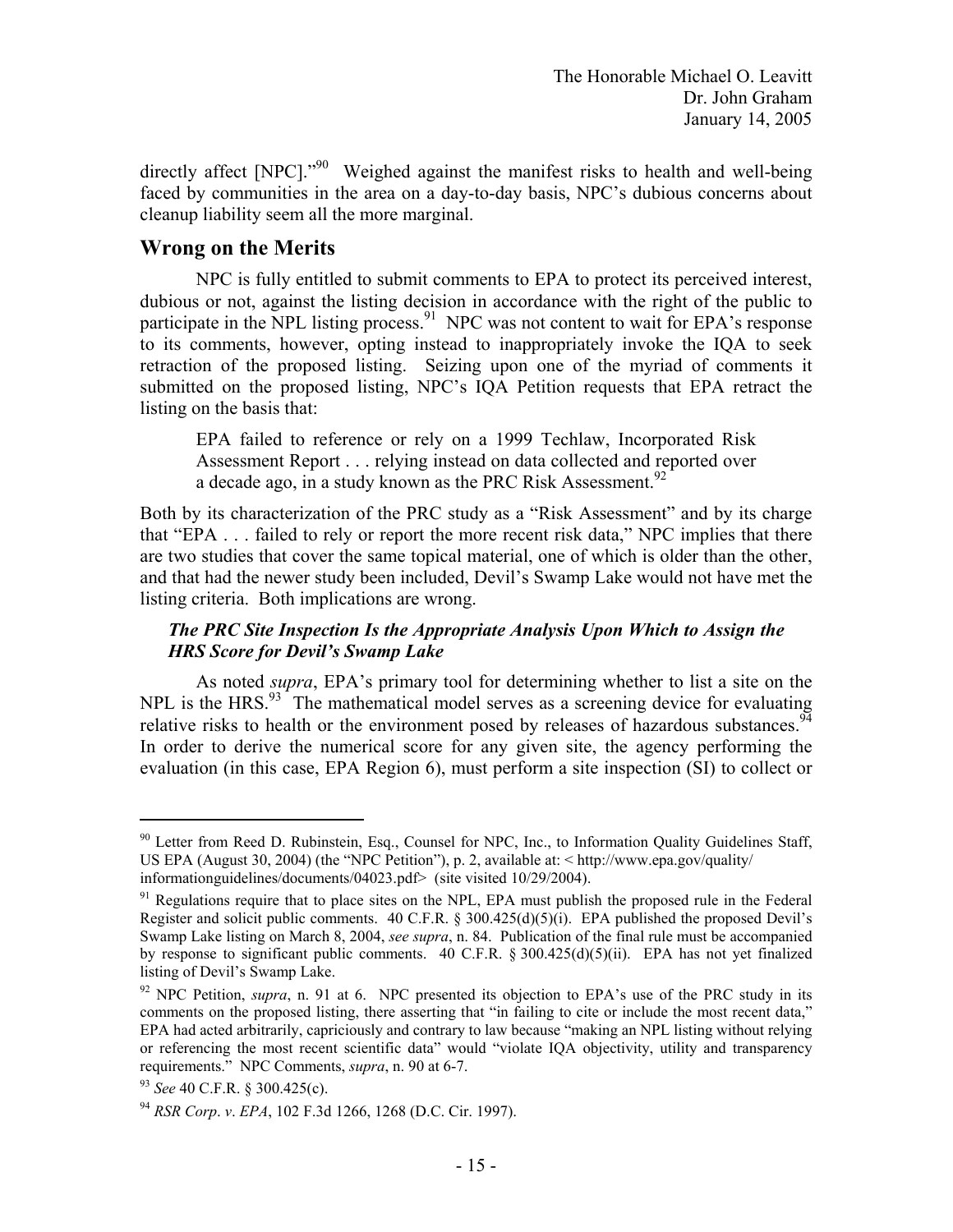Assessment," the PRC analyses are in fact site inspections.<sup>96</sup> develop data necessary to evaluate the release pursuant to the  $HRS$ <sup>95</sup> While NPC refers to one of several studies conducted by PRC Environmental Management, Inc. as a "Risk

In contrast to a site inspection, a risk assessment is a study used at a later stage of the cleanup process, once the site is already listed on the NPL, namely the remedial investigation/feasibility study (RI/FS), the purpose of which is to "assess site conditions and evaluate alternatives to the extent necessary to *select a remedy*.<sup>"97</sup> As has been consistently recognized by the U.S. Court of Appeals for the D.C. Circuit, the "NPL is simply the first step in a process – nothing more – nothing less.<sup> $98$ </sup> Listing a site on the NPL "does nothing more than identify it as sufficiently contaminated to warrant potential remedial action."<sup>99</sup> Therefore, EPA's exploration of response options through the RI/FS process is unrelated to the HRS Site Score.<sup>100</sup>

 appropriate to its role in expeditiously identifying *candidates* for response actions."104 The distinctness of the two processes (listing and exploration of response options) derives from the narrow purpose of the NPL, which is to "identify, quickly and inexpensively, sites that warrant further action under CERCLA."<sup>101</sup> The determination of whether response action will be taken depends on the subsequent, more detailed studies of the risk posed by the site during the RI/FS stage.<sup>102</sup> Though EPA amended the HRS in 1990 pursuant to Congressional direction that the HRS "accurately assesses the relative degree of risk to human health and the environment," Congress did not intend that the HRS include the equivalent of detailed risk assessments such as are performed during the RI/FS.<sup>103</sup> Rather, Congress intended that the HRS perform "with a degree of accuracy"

<sup>&</sup>lt;sup>95</sup> 40 C.F.R. § 300.424(c)(iii). A Site Inspection is defined as:

an on-site investigation to determine whether there is a release or potential release and the nature of the associated threats. The purpose is to augment the data collected in the preliminary assessment and to generate, if necessary, sampling and other field data to determine if further action or investigation is appropriate.

<sup>40</sup> C.F.R. § 300.5.

<sup>96</sup>*See HRS Documentation Record*, *supra*, n. 3 at 10. The PRC analyses of the area are clearly identified as Site Inspections. Reference No. 6 is an Expanded Site Inspection (ESI) of Devil's Swamp Lake; Reference No. 7 is an ESI of Devil's Swamp; and Reference No. 8 is a Site Inspection for Bayou Baton Rouge.

 $97$  40 C.F.R. § 300.430(a)(2). "Developing and conducting an RI/FS generally includes the following activities: project scooping, data collection, *risk assessment*, treatability studies, and analysis of alternatives." *Id*. 98 *See*, *e*.*g*., *Honeywell Internat'l, Inc*. *v*. *EPA*, 372 F.3d 441, 445 (D.C. Cir. 2004) (quoting *Eagle-Picher* 

*Indus. v. EPA*, 759 F.2d 922, 932 (D.C. Cir. 1985) (*Eagle-Picher II*)).<br><sup>99</sup> Id. (citing *Wash. State Dep't of Transp. v. EPA*, 917 F.2d 1309, 1310 (D.C. Cir. 1990)).<br><sup>100</sup> *See id.* (quoting EPA Response to Comments on

<sup>101</sup>*Id*. (quoting *Eagle-Picher Indus*. *v*. *EPA*, 759 F.2d 905, 911 (D.C. Cir. 1985) (*Eagle-Picher I*)). 102 *See Eagle-Picher I*, 759 F.2d at 919-20.

<sup>&</sup>lt;sup>103</sup> Hazard Ranking System, Final Rule, *supra*, n. 18 (citing H.R. Rep. No. 962, 99<sup>th</sup> Cong., 2<sup>nd</sup> Sess. at 199-200 (1986)).

<sup>104</sup>*Id*. (emphasis added).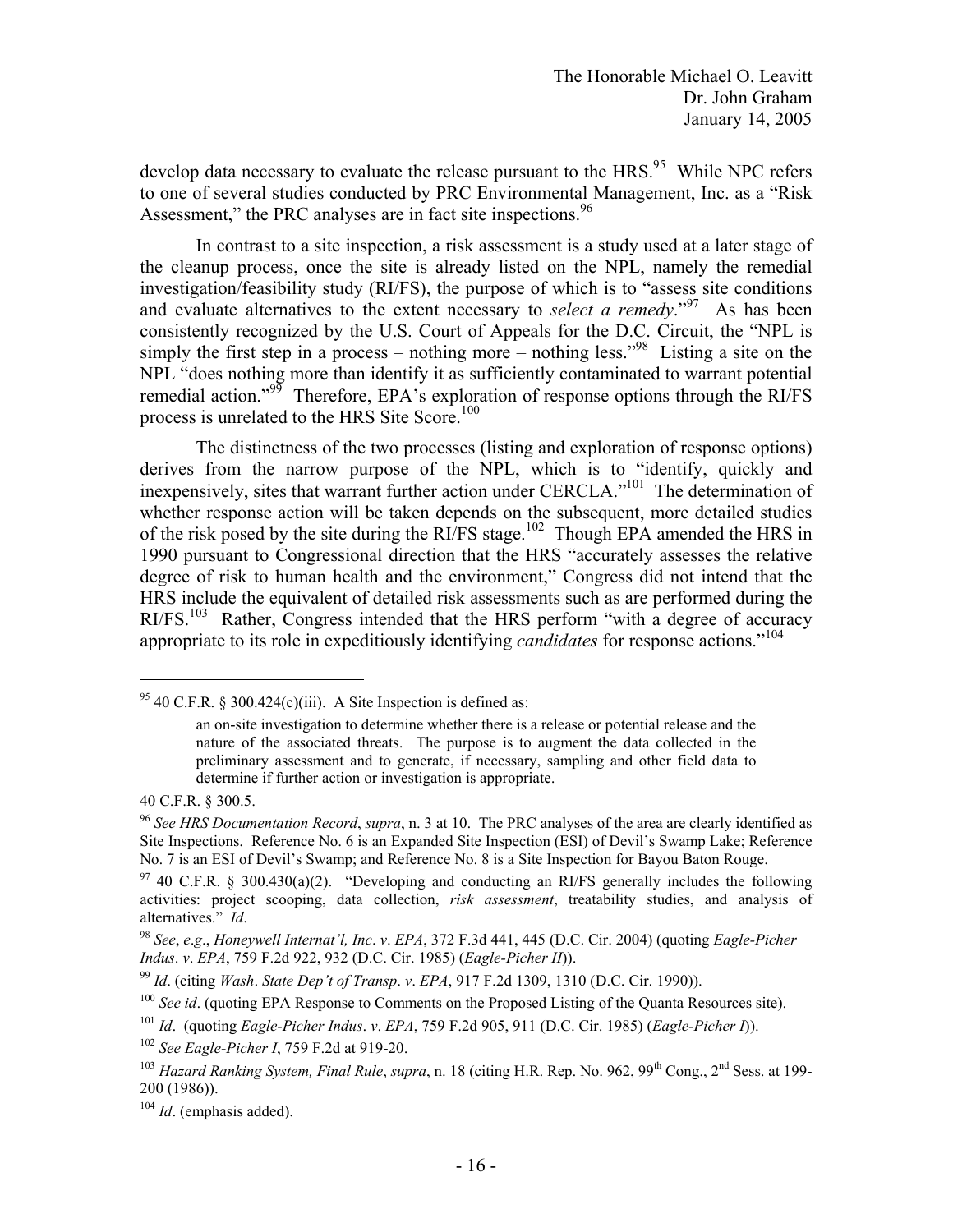What NPC refers to as the "Techlaw Report" is one of two risk assessments performed by an EPA contractor in 1999.<sup>105</sup> NPC's argument that EPA should have incorporated risk assessments in its HRS score confuses two separate and distinct steps in the remediation process set forth in the applicable regulations. EPA's discretionary performance of risk assessments for the Devil's Swamp Lake site prior to listing does not change the different purpose and nature of the risk assessments from the PRC Site Inspection, nor does it obligate EPA to assign an HRS score on the basis of studies used to evaluate alternatives for possible remedial action.

party, and does not determine any party's liability for the cost of cleanup at the site."<sup>106</sup>  $comment.<sup>107</sup>$ The listing of Devil's Swamp Lake itself "does not require any action by any If EPA later decides, after the RI/FS process, to propose remedial action for Devil's Swamp Lake that—contrary to its explicit exclusion of releases by NPC's member companies—imposes cleanup liability on NPC, such proposal would be subject to all appropriate procedural safeguards, including public notice and opportunity to

### *The Techlaw Report Would Not Have Changed EPA's Decision to List Devil's Swamp Lake on the NPL*

Even ignoring the distinct and differing purposes of the PRC Site Inspection and the Techlaw Risk Assessments, NPC's IQA challenge still fails on the merits. EPA specifically stated in the Devil's Swamp Lake HRS Documentation record that:

EPA completed Human Health and Ecological Risk Assessments in 1999 for this site. *The human health assessment concluded that unacceptable risks to human health exist[] in three areas*. The ecological risk assessment concluded that the sediments pose a risk to fish and crawfish in the north swamp, south swamp, and Devil's Lake.<sup>108</sup>

Contrary to NPC's implication, therefore, had EPA assigned an HRS score based on the studies performed to enable it to evaluate remediation alternatives, the result would have been the same: the PCB contaminated sediments in Devil's Swamp Lake pose unacceptable risks to human health and the environment.

Perhaps in recognition of that very inevitability, NPC, while arguing that the HRS Documentation record and associated documents are flawed in their failure to consider the Techlaw risk assessment, simultaneously argues that even the risk assessment does not comport with an OMB guideline discussed more fully below, or "meet quality

<u>.</u>

<sup>105</sup>*See HRS Documentation Record*, *supra*, n. 3, at 1 (stating that EPA completed Human Health and Ecological Risk Assessments in 1999 for Devil's Swamp Lake).

<sup>106</sup>*See Kent County, Delaware Levy Court v*. *EPA*, 963 F.2d 391, 394 (D.C. Cir. 1992) (citing *Eagle Picher I*, 759 F.2d at 920).

<sup>&</sup>lt;sup>107</sup> See 42 U.S.C. § 9617; 40 CFR § 300.430(f)(3)(i)(A).<br><sup>108</sup> *HRS Documentation Record*, *supra*, n. 3 at 1. NPC did not object to EPA's failure to include the Ecological Risk Assessment in its HRS scoring analysis.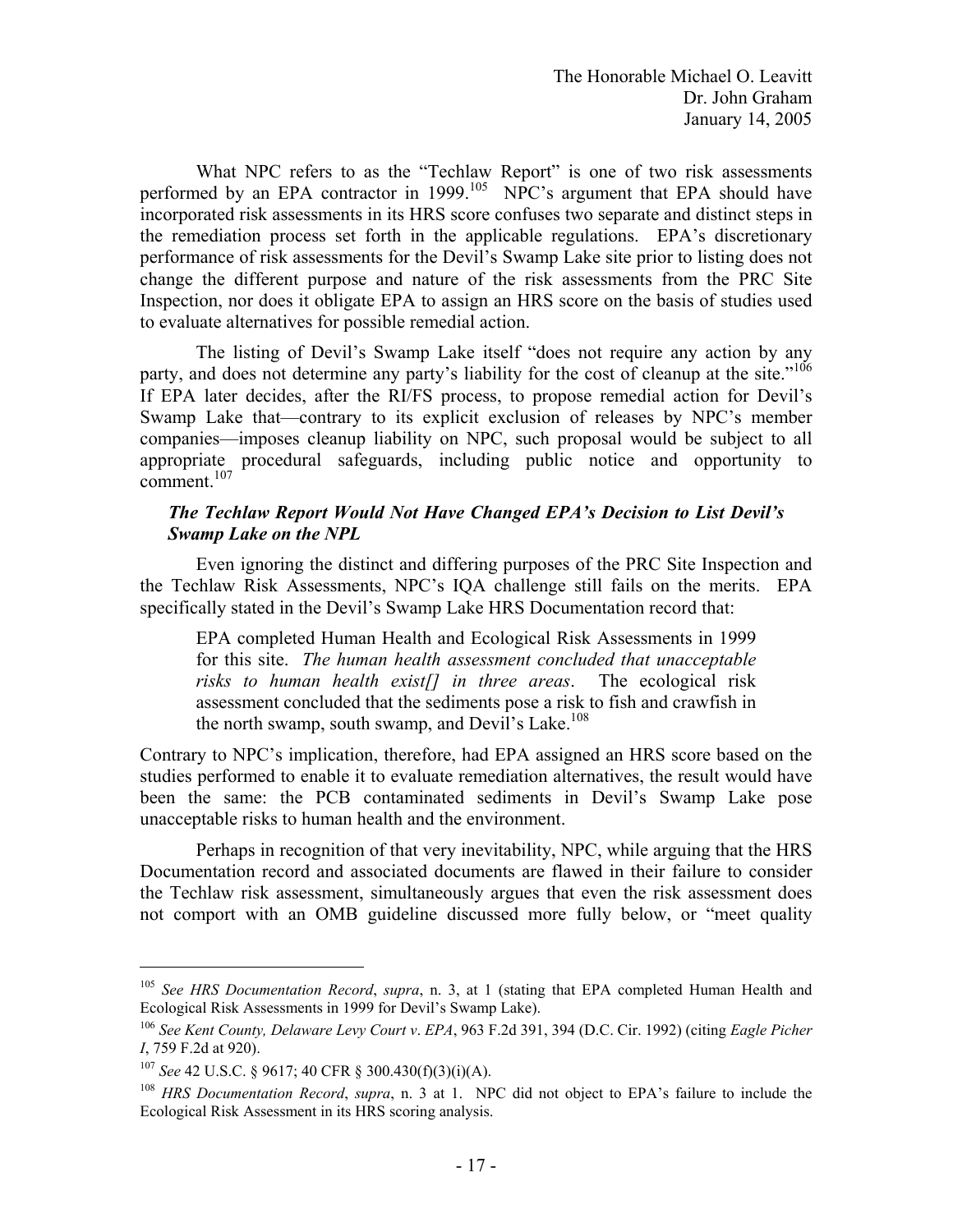standards."<sup>109</sup> Stated simply, NPC puts EPA in a classic no-win situation: EPA's listing was flawed because it didn't include the risk assessment, but the risk assessment also falls short of NPC's standards, so the listing would fail NPC's test even had the risk assessment been explicitly considered.

## *Any Implicit Challenge to the HRS Raised by NPC's Petition is Time-Barred***.**

Petition is time-barred.<sup>114</sup> Although NPC's Petition never explicitly challenges the HRS, in each of its six "requested disclosures,"110 the company seeks information about not only the data, but also the methods used to determine various conclusions set forth on EPA's *Worksheet for Computing HRS Site Score* and *Surface Water Overland/Flood Migration Component Scoresheet*. The "methods" EPA used to compute the information set forth on those worksheets are taken from the HRS itself.<sup>111</sup> Accordingly, NPC's requests to evaluate those methods in order to "test the objectivity and reproducibility" of the site score suggests that the HRS itself may not, in NPC's estimation, satisfy IQA standards. Such a challenge to the HRS is over thirteen years too late. The HRS was last revised on December 14, 1990.<sup>112</sup> Pursuant to CERCLA, any challenge to the HRS must have been made within ninety days from the date the revised HRS regulation was promulgated, *i*.*e*. by March 14, 1991.<sup>113</sup> Accordingly, any implicit challenge to the HRS raised in NPC's

 $\overline{a}$ 

<sup>&</sup>lt;sup>109</sup> NPC Petition at 6. Immediately after asserting that neither the PRC site inspection nor Techlaw risk raised by NPC in its comments to EPA, is strictly a legal argument, based on an exclusion under CERCLA. *See* 42 U.S.C. § 9607(j), NPC Comments at 5. While properly raised in the NPL rulemaking process assessment "appear to comport with either the letter or the spirit of  $\S V(3)(ii)(C)$  of the OMB Guidelines, or meet quality standards," NPC argues that the releases in question were federally permitted. This argument, provided under CERCLA, such a legal argument is wholly inappropriate in a Petition for Correction of Information filed under the IQA.

<sup>110</sup> Although seven (7) requests are set forth in the Petition, Request numbers 4 and 5 are identical. *See*  NPC Petition at 5-6. Neither the IQA nor implementing guidelines issued by either OMB or EPA provide the public with a mechanism to request disclosure of information. The public, including NPC, may gain access to agency information by filing a Freedom of Information Act request. *See* 5 U.S.C. § 552.<br><sup>111</sup> The formula set forth on lines 5 and 6 of the *Worksheet for Computing HRS Site Score* (*See HRS* 

*Documentation Record*, *supra*, n. 3 at 6) referred to in Request No. 1 of NPC's Petition is explicitly set forth in 40 CFR pt. 300 App. A. § 2.1.1, *Calculation of Site Score*:

Scores are first calculated for the individual pathways as specified in sections 2 through 7 and then are combined for the site using the following root-mean-square equation to determine the overall HRS site score, which ranges from 0 to 100:  $S = \sqrt{(S_{gw}^2 + S_{sw}^2 + S_{s}^2 + S_{a}^2)/4}$ .

 The next three Requests by NPC seek information about the methods set forth in Table 4-1, the *Surface Water Overland/Flood Migration Component Scoresheet* (*See HRS Documentation Record*, *supra*, n. 3 at 7-9), which follows exactly the template set forth in 40 CFR pt. 300 App. A. § 4.1.1.3, *Evaluation of Overland/Flood Migration Component*, Table 4-1.<br><sup>112</sup> *Hazard Ranking System, Final Rule,* 55 Fed. Reg. 51532 (Dec. 14, 1990).

<sup>113</sup>*See* 42 U.S.C. § 9613(a). 114 *See*, *e*.*g*., *RSR Corp*. *v*. *EPA*, 102 F.3d 1266, 1269 (D.C. Cir. 1997) (finding challenge to HRS timebarred).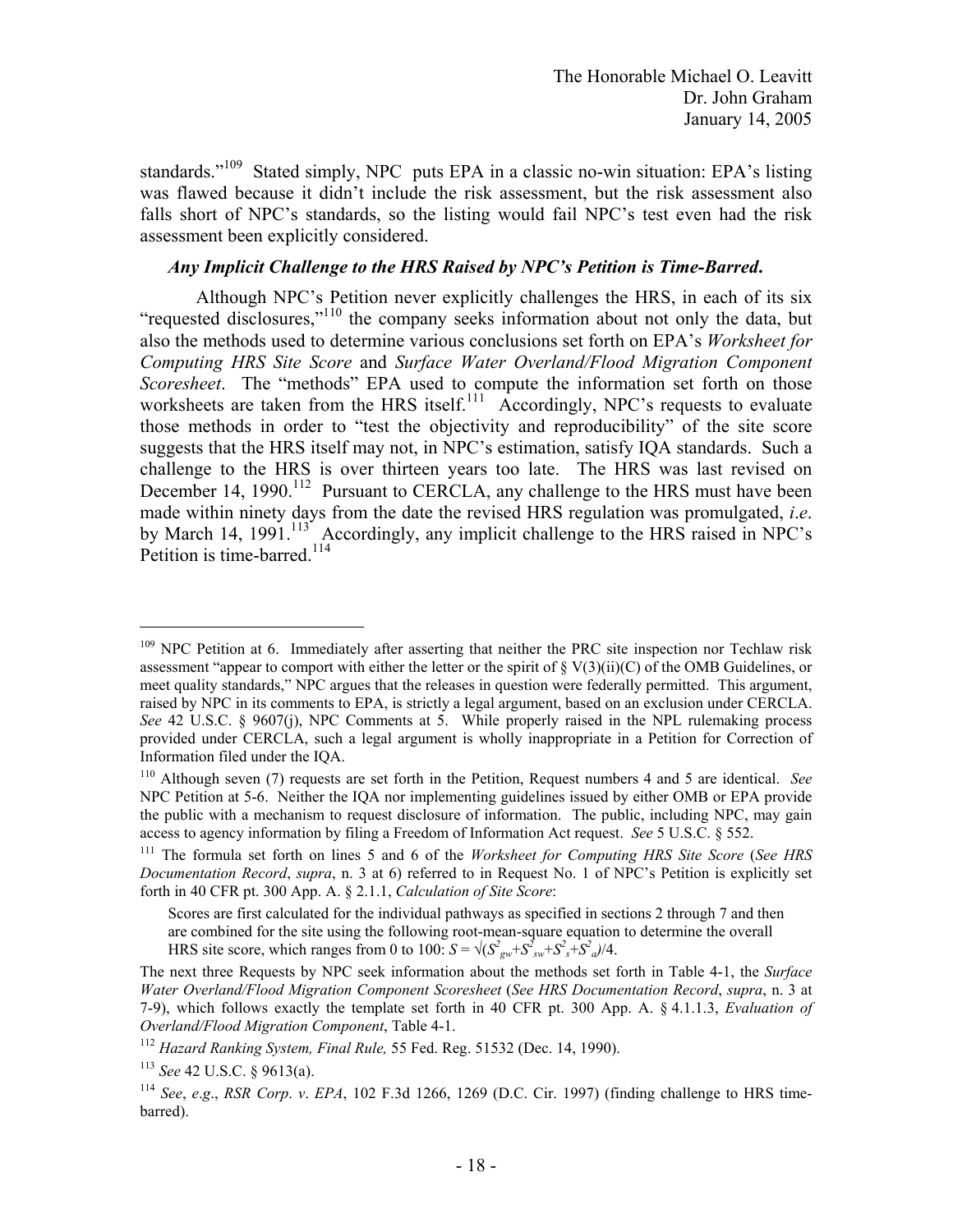The Honorable Michael O. Leavitt Dr. John Graham January 14, 2005

## **Wrong on the Law**

February 2002, directing the agencies to issue their own implementing guidelines.<sup>119</sup> The IQA was passed as an appropriations rider amending the Paperwork Reduction Act, without debate or the creation of any legislative history.<sup>115</sup> Its stated purpose is to ensure that the "quality" of information disseminated by the government is "maximized."<sup>116</sup> Congress instructed the Executive Branch to determine how this seemingly benign goal is to be met, requiring OMB and the agencies to establish procedures for ensuring the "objectivity, utility, and integrity of information . . . disseminated by" the federal government.<sup>117</sup> The public remedy that Congress provided in the Act is the ability of "affected persons to seek and obtain correction of information maintained and disseminated by the agency that does not comply with the guidelines issued" *by that particular agency*, here EPA.118 OMB issued its final guidelines in

1

- <sup>117</sup> *Id.* at 339, 345. The IQA states in its entirety:<br>(a) In General. The Director of the Office of Management and Budget shall, by not later than fulfillment of the purposes and provisions of chapter 35 of title 44, United States Code, commonly referred to as the Paperwork Reduction Act. September 30, 2001, and with public and Federal agency involvement, issue guidelines under sections  $3504(d)(1)$  and  $3516$  of title 44, United States Code, that provide policy and procedural guidance to Federal agencies for ensuring and maximizing the quality, objectivity, utility, and integrity of information (including statistical information) disseminated by Federal agencies in
	- (b) Content of Guidelines. The guidelines under subsection (a) shall
		- (1) apply to the sharing by Federal agencies of, and access to, information disseminated by Federal agencies; and
		- (2) require that each Federal agency to which the guidelines apply
			- subsection  $(a)$ ; (A) issue guidelines ensuring and maximizing the quality, objectivity, utility, and integrity of information (including statistical information) disseminated by the agency, by not later than 1 year after the date of issuance of the guidelines under
			- (B) establish administrative mechanisms allowing affected persons to seek and obtain correction of information maintained and disseminated by the agency that does not comply with the guidelines issued under subsection (a); and
			- (C) report periodically to the Director
				- (i) the number and nature of complaints received by the agency regarding the accuracy of information disseminated by the agency and;
				- (ii) how such complaints were handled by the agency.

*Treasury and General Government Appropriations Act for Fiscal Year 2001*. Pub. L. No. 106-554, § 515, 114 Stat. at 2763A-153 to 2763A-154 (2001), 44 U.S.C. § 3516.

<sup>118</sup> *Id.*, § (b)(2)(B).

<sup>119</sup> Office of Management and Budget, *Guidelines for Ensuring and Maximizing the Quality, Objectivity, Utility and Integrity of Information Disseminated by Federal Agencies; Republication*, 67 Fed. Reg. 8452 (February 22, 2002) (the "OMB Guidelines").

 *Treasury and General Government Appropriations Act for Fiscal Year 2001*. Pub. L. No. 106-554, 115 Shapiro, *The Information Quality Act and Environmental Protection, supra*, n. 12 at 345 (citing  $\S$  515(a), (b)(2)(A), 114 Stat. 2763A-125, 2763A-154 (2001)).

<sup>116</sup>*Id*. at 344.

 $117$  *Id.* at 339, 345. The IQA states in its entirety: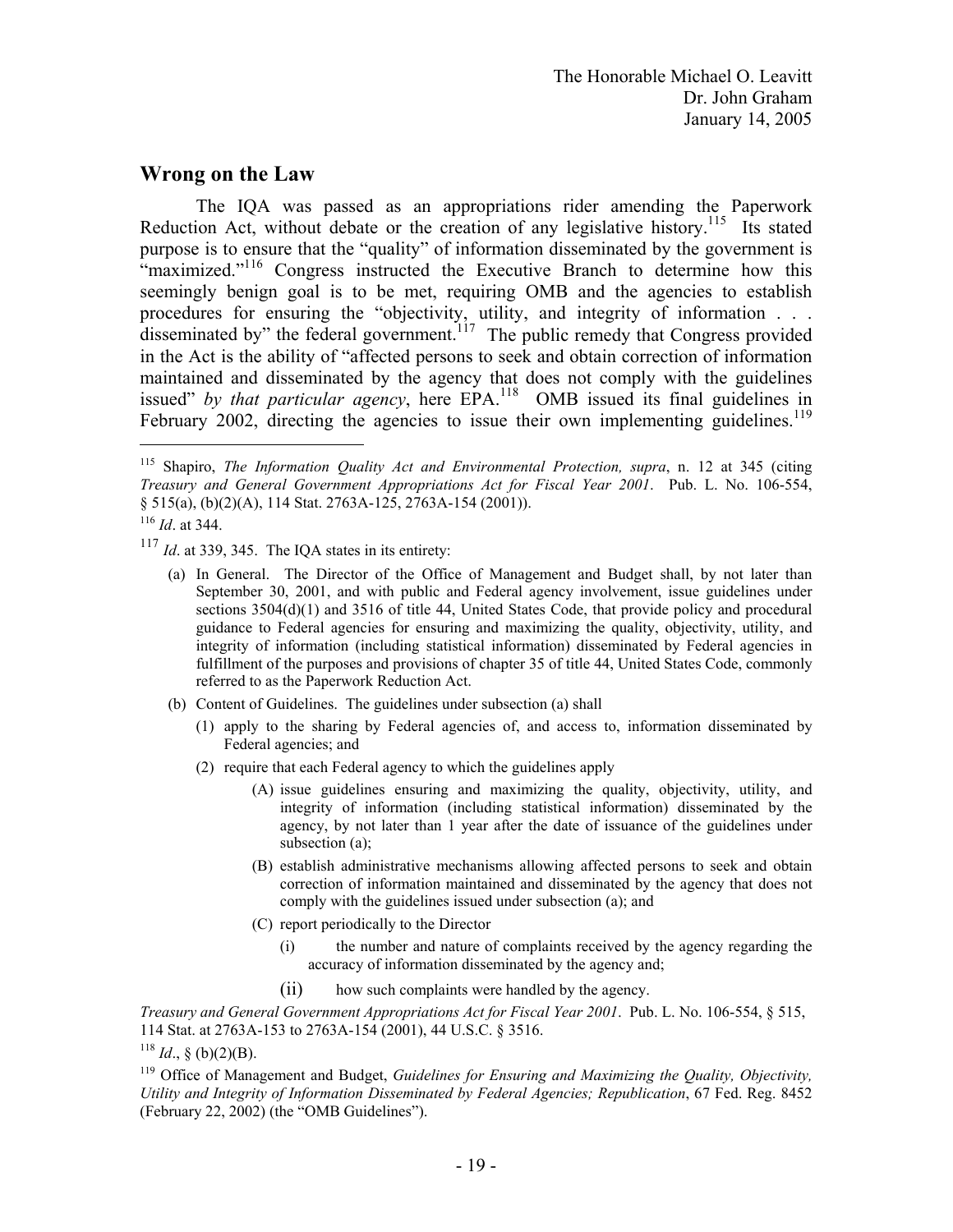EPA issued its Information Quality Guidelines (EPA Guidelines) in October 2002.<sup>120</sup>

NPC's Petition does not seek the only remedy provided by the IQA, namely correction of information. Rather it seeks two remedies not provided by the IQA: production of information, and ultimately retraction of a proposed regulatory action. Further, while NPC argues that the HRS information for Devil's Swamp Lake is flawed because a more recent risk assessment was not explicitly used in computing the HRS score, nowhere in its Petition does the company point to a provision of either the IQA or implementing agency guidelines that requires the use of data gathered, or analyses conducted, within a specified time frame.

### *NPC Repeatedly Refers to an OMB Guideline that Specifically Allowed for Adaptation by Individual Agencies, and Consistently Ignores EPA's Adaptation*

While failing to point to any provision that requires the use of the latest scientific analyses (whether appropriate for use in the context under review or not), NPC does point to a specific guideline to attack both the maligned PRC site inspection and more recent Techlaw risk assessment: § V(3)(ii)(C) of the OMB Guidelines.<sup>121</sup> However, an EPA Guideline issued pursuant to OMB's direction controls in the context of that Agency's proposed listing of Devil's Swamp Lake.

The OMB Guideline upon which NPC relies to challenge the proposed listing of Devil's Swamp Lake states, in relevant part, that:

Act Amendments of 1996  $[(SDWAA)]^{122}$ With regard to analysis of risks to human health, safety and the environment maintained or disseminated by the agencies, agencies shall adopt *or adapt* the quality principles applied by Congress to risk information used and disseminated pursuant to the Safe Drinking Water

Although NPC never explicitly argues as much, its reliance on the OMB Guideline suggests that the scientific analysis underlying EPA's decision to propose Devil's Swamp Lake to the NPL must comport with the quality principles set forth in the SDWAA. Those standards require EPA, in its implementation of the Safe Drinking Water Act, to "use . . . the best available, peer-reviewed science and supporting studies conducted in

<sup>120</sup>*See Guidelines for Ensuring and Maximizing the Quality, Objectivity, Utility, and Integrity of Information Disseminated by the Environmental Protection Agency* (October 2002) (the "EPA Guidelines"), available at <http://www.epa.gov/quality/informationguidelines/documents/EPA\_InfoQuality Guidelines.pdf> (site visited 11/02/2004).

<sup>&</sup>lt;sup>121</sup> NPC invokes § V(3)(ii)(C) of the OMB Guidelines in: 1.) four of its Requests for Disclosure, as the provision with which both the PRC site inspection and Techlaw Risk Assessment fail to comply; and 3.) its request that EPA retract the proposed listing of Devil's Swamp Lake, as the guideline with which the underlying analyses must comply in order for the site to be proposed to the NPL. See NPC Petition at 5-6. underlying analyses must comply in order for the site to be proposed to the NPL. *See* NPC Petition at 5-6. Since there is no § V(3)(ii)(C) of the OMB Guidelines, this letter assumes NPC refers to § V(3)(b)(ii)(C), which addresses analyses of risks to human health, safety and the environment disseminated by agencies. standard against which NPC demands to measure the information sought; 2.) its Basis for Correction, as the *See OMB Guidelines, <i>supra*, n. 120.<br><sup>122</sup> OMB Guidelines, *supra*, n. 120, § V(3)(b)(ii)(C).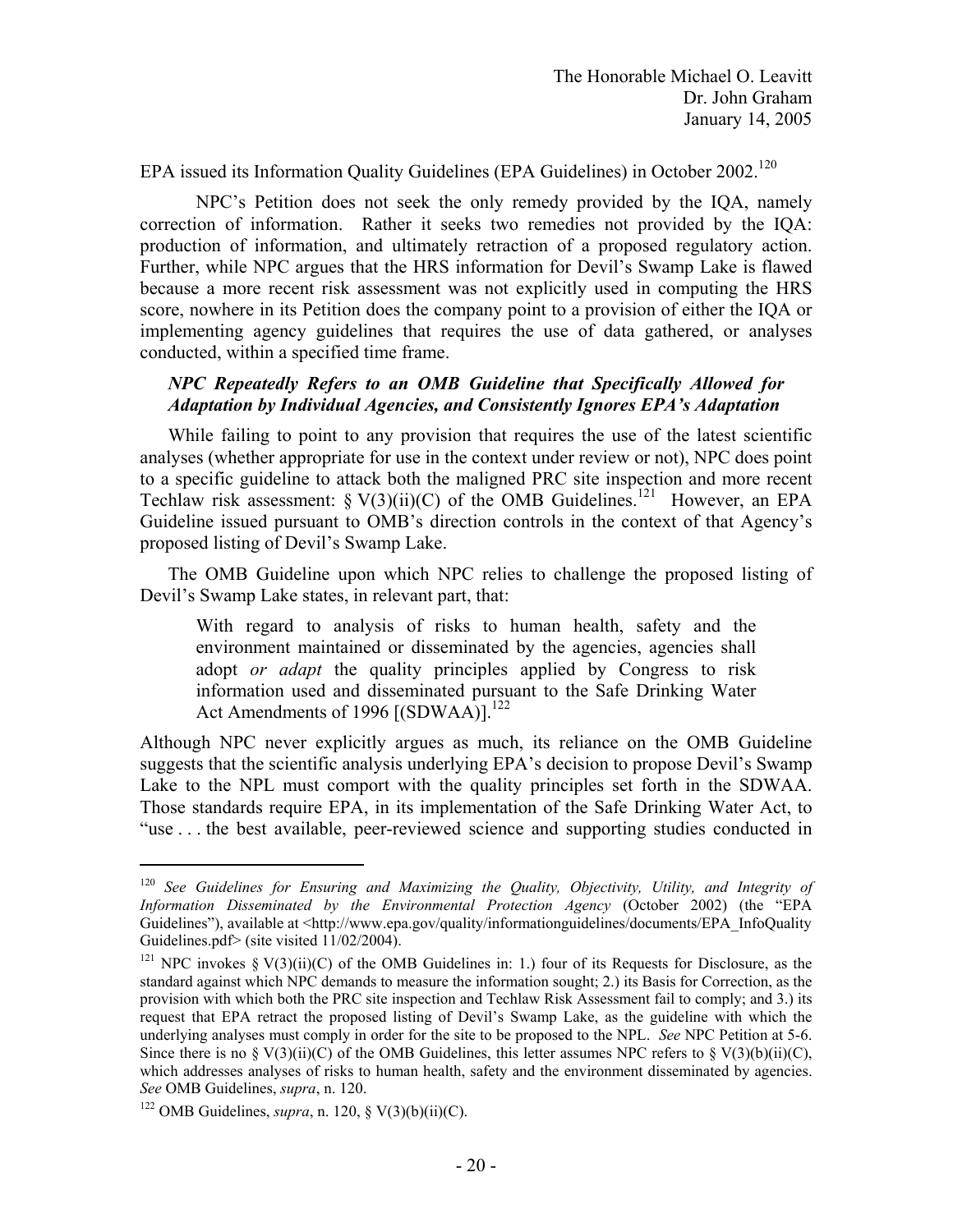accordance with sound and objective scientific practices  $\dots$   $\mathbb{R}^{123}$  However, Congress established different – and less prescriptive – evidentiary standards in other environmental and health and safety standards.<sup>124</sup>

Where evidentiary standards for science-based decision-making are not explicitly defined, they are the same as the substantive statutory standards.<sup>125</sup> In CERCLA, Congress granted EPA the authority to respond to an "imminent and substantial endangerment to the public health or welfare or the environment because of an actual or *threatened* release from a facility."<sup>126</sup> EPA would be violating its mandate under CERCLA if, instead of acting proactively to respond to actual or threatened releases in order to protect public health and the environment, it adopted the rigid principles set forth in the SDWAA.<sup>127</sup> Accordingly,

EPA adapted the SDWA[A] principles by adding the phrase '*consistent with Agency statutes and existing legislative regulations*, the objectivity of such information disseminated by the Agency' . . . to explain EPA's intent regarding these quality principles and their implementation consistent with our statutes and existing legislative regulations.<sup>128</sup>

While NPC repeatedly implies that EPA must ensure that the risk analyses used to compute the HRS score for Devil's Swamp Lake comply with SDWAA standards, it consistently ignores EPA's adaptation of the standards, which clarifies that standards set forth in existing statutes and regulations still control. NPC's reliance on the OMB Guideline is misplaced – EPA Guidelines control the analysis of whether information disseminated by EPA complies with the IQA, and EPA Guidelines refer back to existing statutes and regulations. NPC's Petition does not argue that the scientific analyses fail to comply with CERCLA or its implementing regulations, instead it attempts to impose a new standard, one not mandated by the IQA, OMB or EPA.

 $123$  42 U.S.C. § 300g-1(b)(3)(A). The SDWAA also requires EPA to use "data collected by accepted methods or best available methods (if the reliability of the method and the nature of the decision justifies

the use of the data)." *Id.* 124 Shapiro, *The Information Quality Act and Environmental Protection: supra*, n. 12 at 355. 125 *Id*.

 $126$  42 U.S.C. § 9606(a) (emphasis added). Technically, Congress delegated authority under CERCLA to the President, who has subdelegated the authority to EPA. *See Mead Corp*. *v*. *Browner*, 100 F.3d 152, 153 n. 1 (D.C. Cir. 1996) (citing Exec. Order No. 12,316, 46 Fed. Reg. 42,237 (1981); Exec. Order No. 12,580, 52 Fed. Reg. 2923 (1987)).

 <sup>127</sup>*See* Shapiro, *The Information Quality Act and Environmental Protection*, *supra*, n. 12 at 356. "Given that other statutes set out different evidentiary standards, it would be illegal for EPA or another agency to adopt the SDWAA principles in another context." *Id.* <sup>128</sup> EPA Guidelines, *supra*, n. 121, § 6.4, p. 23 (emphasis added).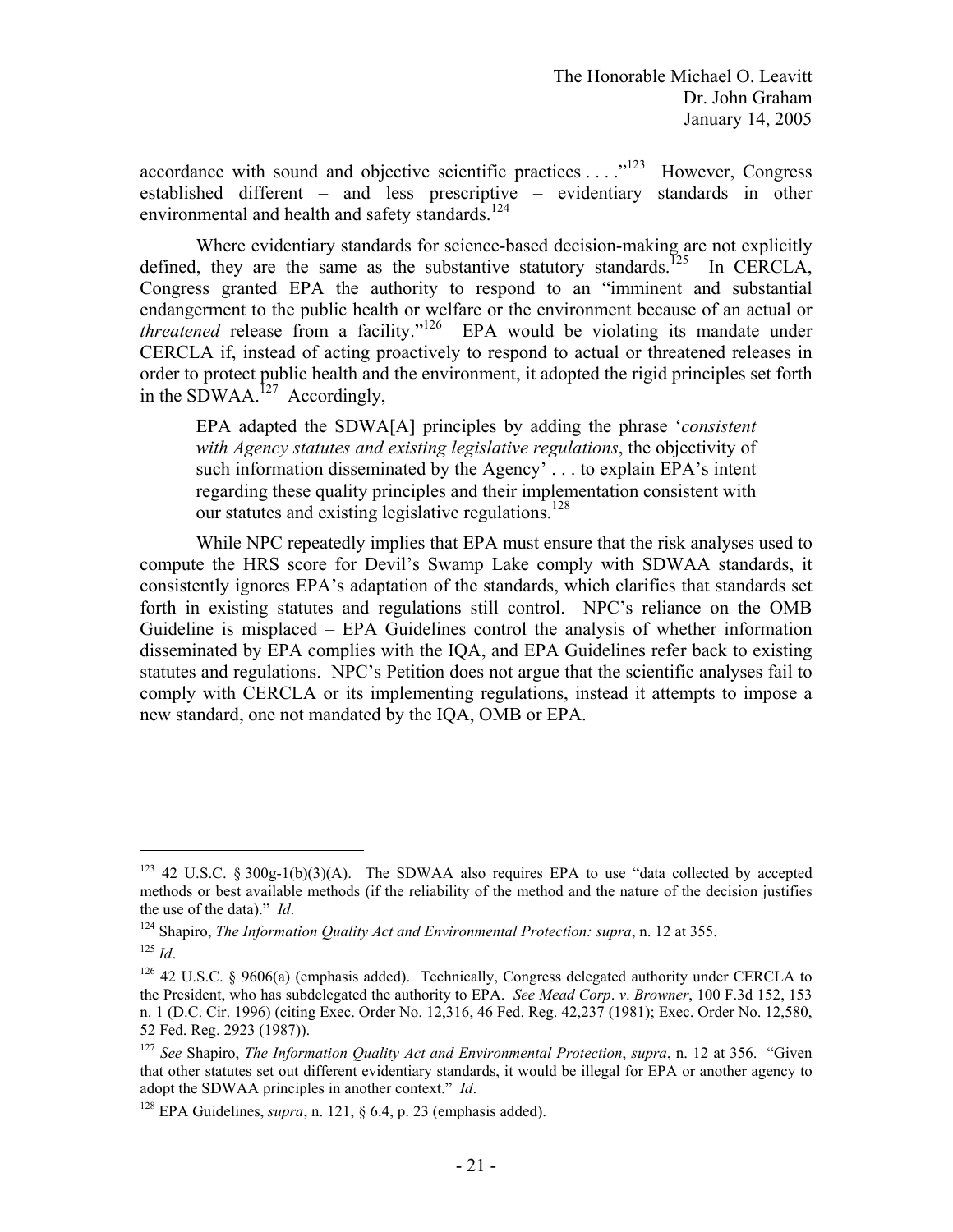## *The Petition Seeks to Hold EPA to a Much Stricter Level of Scrutiny for its Proposed Addition of Devil's Swamp Lake to the NPL Than a Court Would Apply Under Appropriate Avenues for Judicial Review of a Final Listing.*

federal Administrative Procedure Act for judicial review of the EPA's listing decision.<sup>129</sup> If EPA, after considering and responding to public comments submitted concerning its proposed addition of Devil's Swamp Lake to the NPL, decides to finalize the site's place on the NPL, NPC's remedy lies in a petition under CERCLA and/or the However, the NPC's petition sought to convert the IQA into a vehicle that would allow those disgruntled with regulatory *proposals* to bypass established remedies and stop EPA's regulatory process before it starts.130 The reason for the attempt is clear: if NPC sought judicial review of the EPA's final listing pursuant to the CERCLA and/or the APA, the reviewing court would seek to determine only whether the EPA's actions are arbitrary and capricious.131 Under such a standard of review, a court would review the record as a whole to ensure that the EPA's actions in adding Devil's Swamp Lake to the NPL were reasonable.

By NPC's desired construction of the IQA, however, before EPA may issue even a proposed rule, the Agency must first disclose endless information to all potentially affected entities so that they may make individualized determinations of whether the scientific information that underlies EPA's proposed action meets data quality standards of their own invention. Though regulated entities may well prefer such a standard to the established "arbitrary and capricious" standard of review for agency action, the IQA falls far short of supporting such a construction. Members of the public have ample opportunity to contest the validity of information relied upon by regulators during the rulemaking process associated with additions to the NPL, in both the administrative and judicial contexts. NPC has already availed itself of its right to participate in that process and has voiced its concerns in comments.<sup>132</sup> Its IQA Petition strains the letter and spirit of the IQA beyond recognition. "Congress could not have meant IQA to apply to rulemaking because the requirement that an agency establish an 'administrative mechanism' to hear information quality complaints is entirely superfluous or redundant."<sup>133</sup>

## **Conclusion**

1

Protection of the public health, in this case the vulnerable communities who use Devil's Swamp for subsistence fishing, must be EPA's paramount concern. EPA should

 final rule adding Devil's Swamp Lake to the NPL. NPC's attempted use of the IQA avoids the judicial <sup>129</sup> See 42 U.S.C. § 9613(a); 5 U.S.C. § 702.<br><sup>130</sup> Judicial review under CERCLA and/or the APA would not be available until EPA had actually issued a

requirement that a dispute be ripe for review and seeks to cut off EPA's regulatory actions at the pass.<br><sup>131</sup> *See* 5 U.S.C. § 706(2)(A) (stating that reviewing courts shall find unlawful and set aside agency action<br>found

<sup>&</sup>lt;sup>132</sup> See NPC Comments, *supra*, n. 90.<br><sup>133</sup> Shapiro, *The Information Quality Act and Environmental Protection*, *supra*, n. 11, at 365.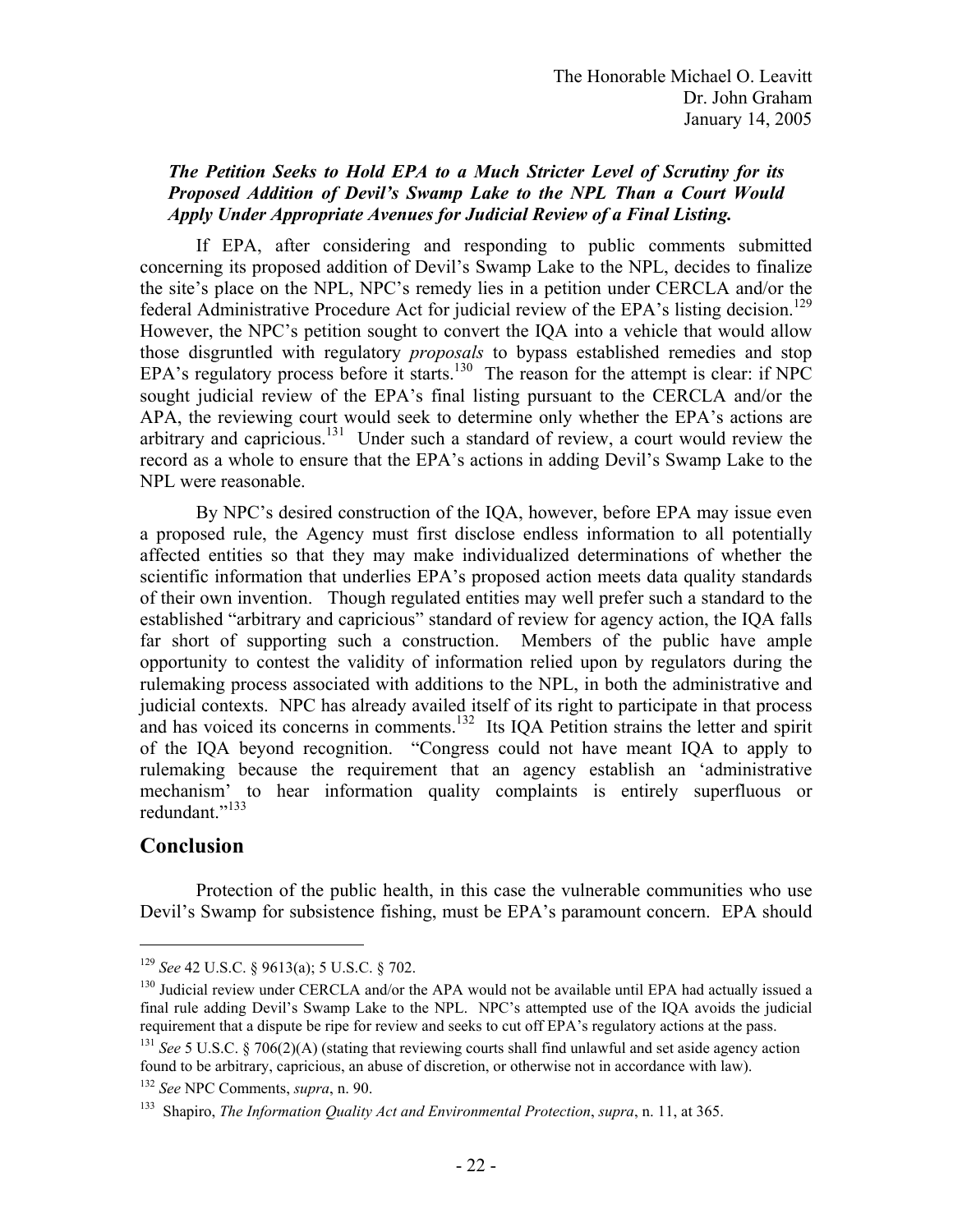The Honorable Michael O. Leavitt Dr. John Graham January 14, 2005

have denied NPC's IQA Petition outright rather than consider its arguments as part of the comments on the listing proposal. We now ask that EPA finalize listing of Devil's Swamp Lake immediately, and in conjunction with its final listing, reject the arguments raised by NPC in its IQA petition for the reasons set forth herein. Final listing will begin to address the significant environmental justice issues associated with Devil's Swamp Lake, and we urge EPA to further address those issues by ordering NPC's member companies and Clean Harbors Baton Rouge, LLC to provide groceries to those affected by the poisonous fish in the lake and surrounding swamp. Finally, we call upon OMB to promptly discourage such irresponsible use of the IQA by clarifying that the Act does not apply to rulemakings.

Sincerely,

Bleck a. U. Verely

**Robert R.M. Verchick Rena I. Steinzor**<br>
Wendell H. Gauthier~Michael X. St. Martin Professor of Law Wendell H. Gauthier~Michael X. St. Martin Professor of Law<br>Eminent Scholar Chair in Environmental Law University of Maryland Eminent Scholar Chair in Environmental Law University of M<br>Lovola University New Orleans Board Member Loyola University, New Orleans *Board Member* 

**Sidney Shapiro Margaret Clune** University Distinguished Professor *Policy Analyst*  Wake Forest University Chair in Law Wake Forest Law School *Board Member* 

Rena Steinger

cc: Reed D. Rubinstein, Esq., Greenberg Traurig (via facsimile) Wilma Subra, Louisiana Environmental Action Network (LEAN)/Subra Company (via electronic mail) Velma Smith, National Environmental Trust (via electronic mail) Richard E. Greene, Administrator, EPA Region 6 Bart Canellas, Remedial Project Manager, EPA Region 6 (via electronic mail) Andrew N. Leveris, President and CEO, Dow Chemical Company (via facsimile) Lee R. Raymond, Chairman and CEO, ExxonMobil Corporation (via facsimile) Thomas E. Gottwald, President and CEO, NewMarket Corporation (via facsimile)